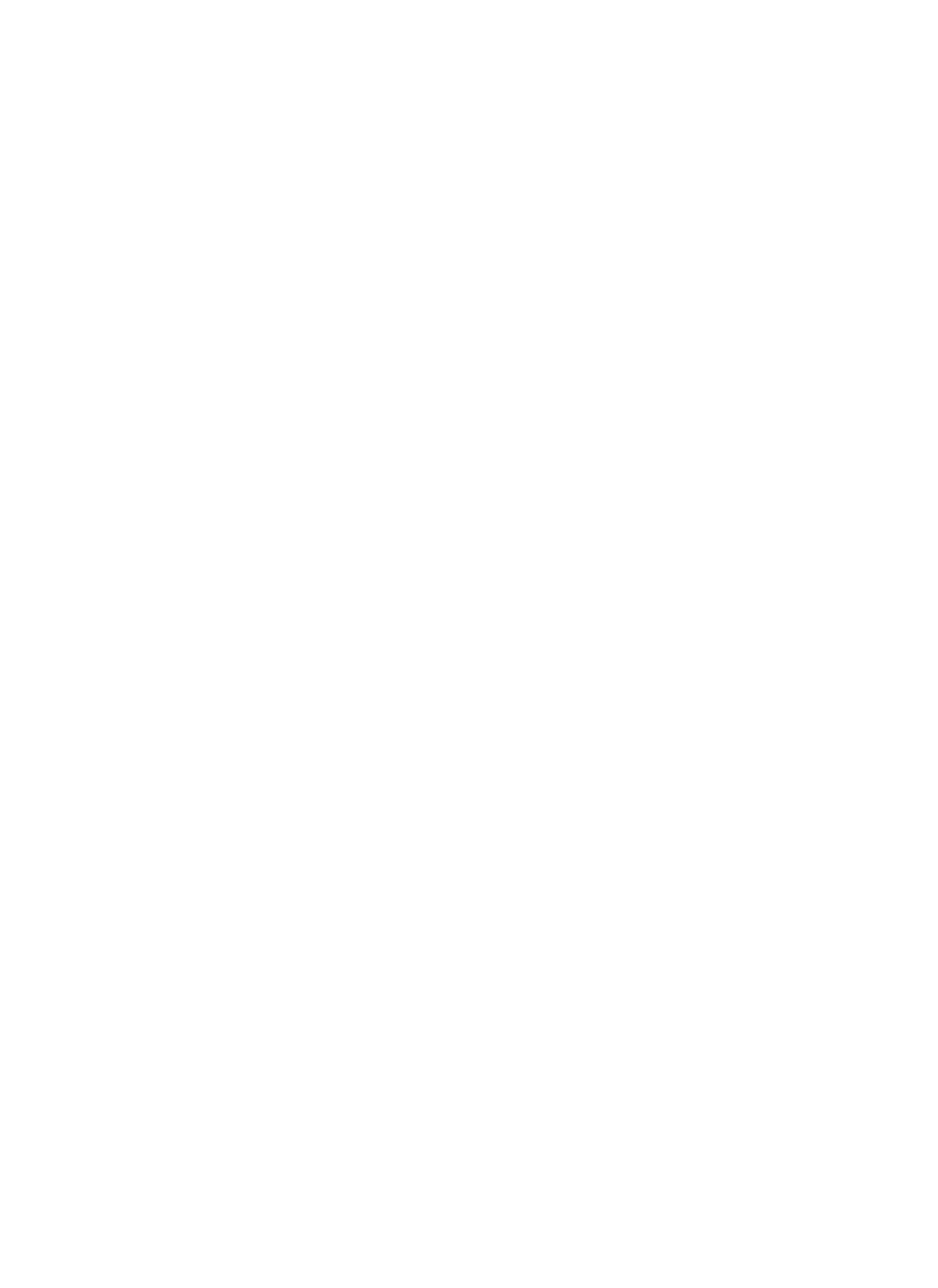**LAWS OF BRUNEI**

### **LAWS OF BRUNEI**

### **REVISED EDITION 2002**

# **CHAPTER 148 PUBLIC ORDER ACT**

### ARRANGEMENT OF SECTIONS

### **PART I**

### **PRELIMINARY**

### **Section**

### **1.** Citation.

- **2.** Interpretation.
- **3.** Special areas.

### **PART II**

### **CONTROL OF UNIFORMS, FLAGS, QUASI MILITARY ORGANISATIONS, ILLEGAL DRILLING, MEETINGS, PROCESSIONS AND ASSEMBLIES ETC.**

### **Control of uniforms and flags etc.**

- **4.** Prohibition of uniform in connection with political objects.
- **5.** Display of flags by societies.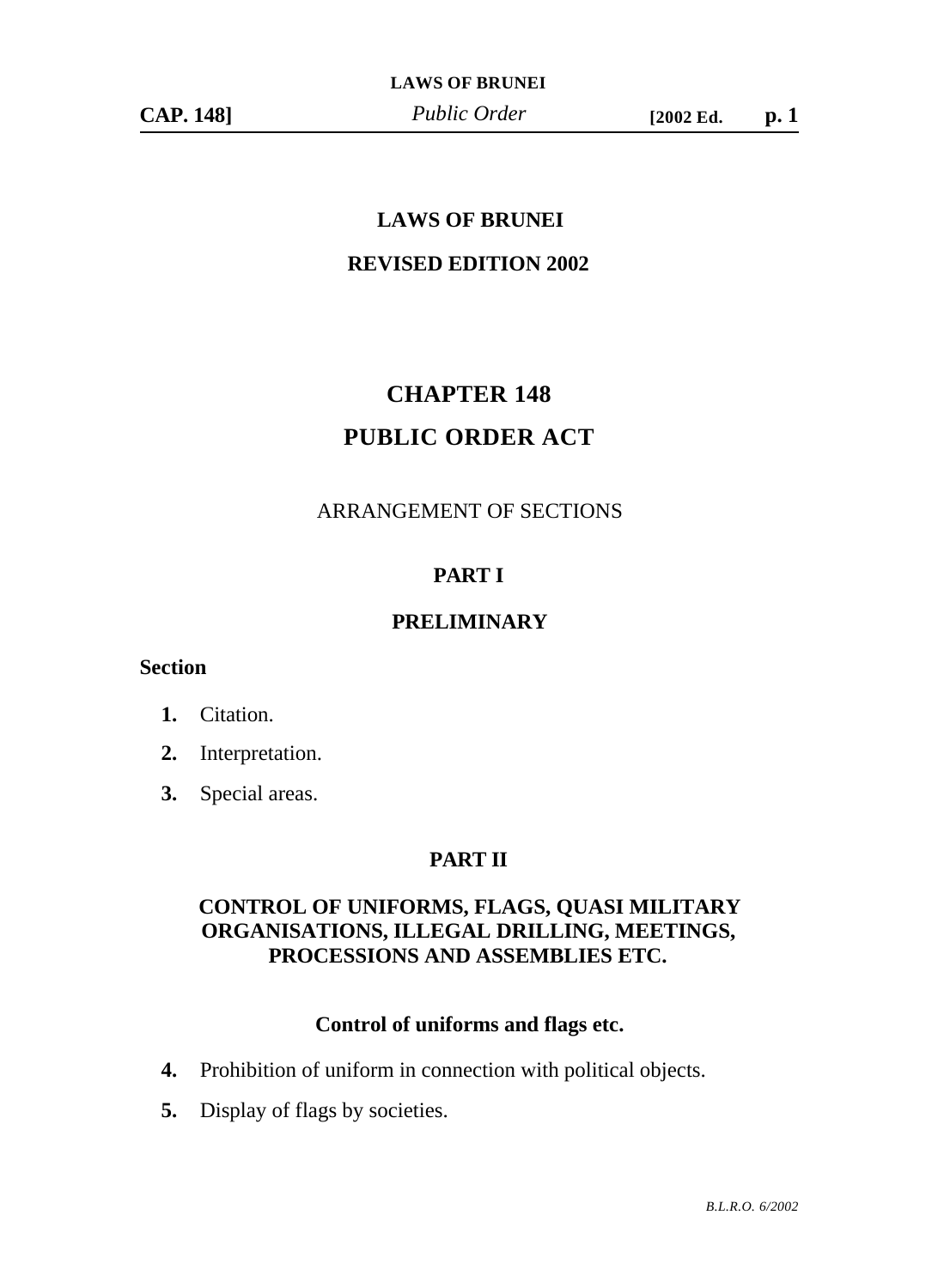**6.** Power to prohibit flags, uniforms etc.

### **Quasi military organisations and illegal drilling**

- **7.** Prohibition of quasi military organisation.
- **8.** Illegal drilling.

### **Meetings, processions and assemblies**

- **9.** Permits required for meetings and processions in a public place.
- **10.** Powers of the Minister.
- **11.** Powers to stop and disperse unlawful gatherings.
- **12.** Offences and penalties.

### **PART III**

### **POWERS FOR MAINTENANCE OF PUBLIC ORDER**

### **Control and closure of roads etc.**

- **13.** Closing roads etc.
- **14.** Barriers.

### **Curfews and exclusion orders in special areas**

- **15.** Imposition of curfews.
- **16.** Exclusion of persons.

### **Power to control firearms and ammunition**

**17.** Control of firearms and ammunition.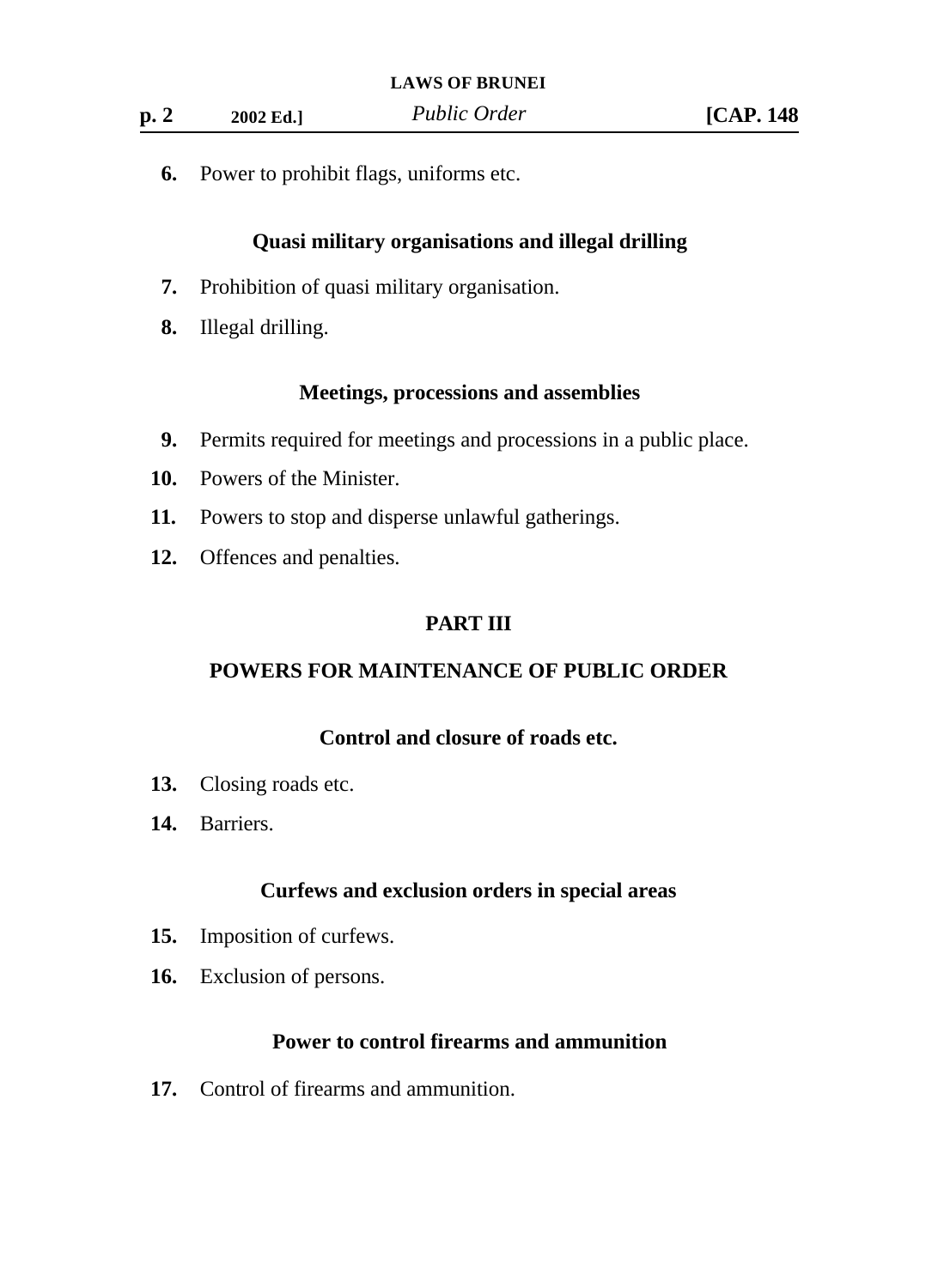#### **Powers of security forces in special areas**

- **18.** Power to detain suspected persons.
- **19.** Powers to search for and seizure of offensive weapons etc.
- **20.** Disposal of property seized under section 14 or 19.
- **21.** Power to use force.
- **22.** General power to seize certain articles etc.
- **23.** Powers of members of security forces other than police officers.

### **PART IV**

### **OFFENCES**

### **Penalties for certain offences under Part III**

**24.** Penalty for certain offences.

### **Unlawful oaths**

- **25.** Unlawful oaths to commit capital offences.
- **26.** Other unlawful oaths to commit offences.

#### **Offences relating to firearms and ammunition**

- **27.** Carrying firearm while drunk or disorderly.
- **28.** Unlawful possession of firearms and ammunition.

### **Carrying offensive weapons and causing disturbance in public places**

- **29.** Carrying offensive weapons in public places.
- 29A. Carrying etc. incediary device.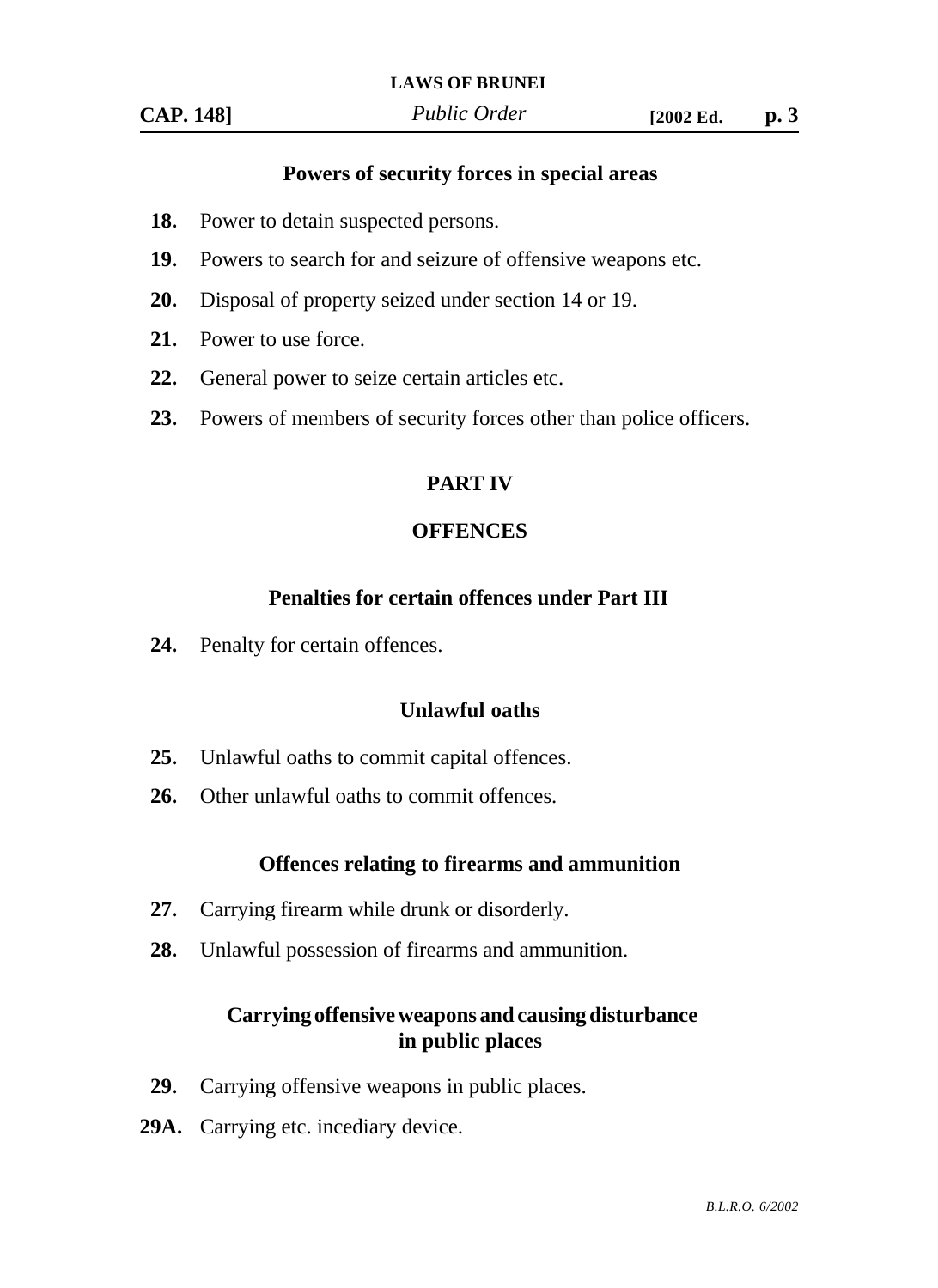**p. 4 2002 Ed.]** *Public Order* **[CAP. 148**

**30.** Disturbance in public places.

### **Subversive acts, words and articles**

- **31.** Subversive acts or words.
- **32.** Importation, making etc. of subversive articles.
- **33.** Possession of subversive articles.

### **False reports and public mischief**

- **34.** Dissemination of false report.
- **35.** Public mischief.

### **Abetment and failure to report offences**

**36.** Abetment and failure to report offences.

### **PART V**

#### **MISCELLANEOUS**

- **37.** Restriction on prosecution.
- **38.** Seizability and bailability of offences.
- **39.** Jurisdiction of Court of a Magistrate.
- **40.** Publicity for certain orders and directions.
- **41.** Application of section 36 of the Interpretation and General Clauses Act.

\_\_\_\_\_\_\_\_\_\_\_\_\_\_\_\_\_\_\_\_\_\_\_

### **SCHEDULE — OFFENCES FOR THE PURPOSES OF SECTION 21(1)***(a)***(iii)**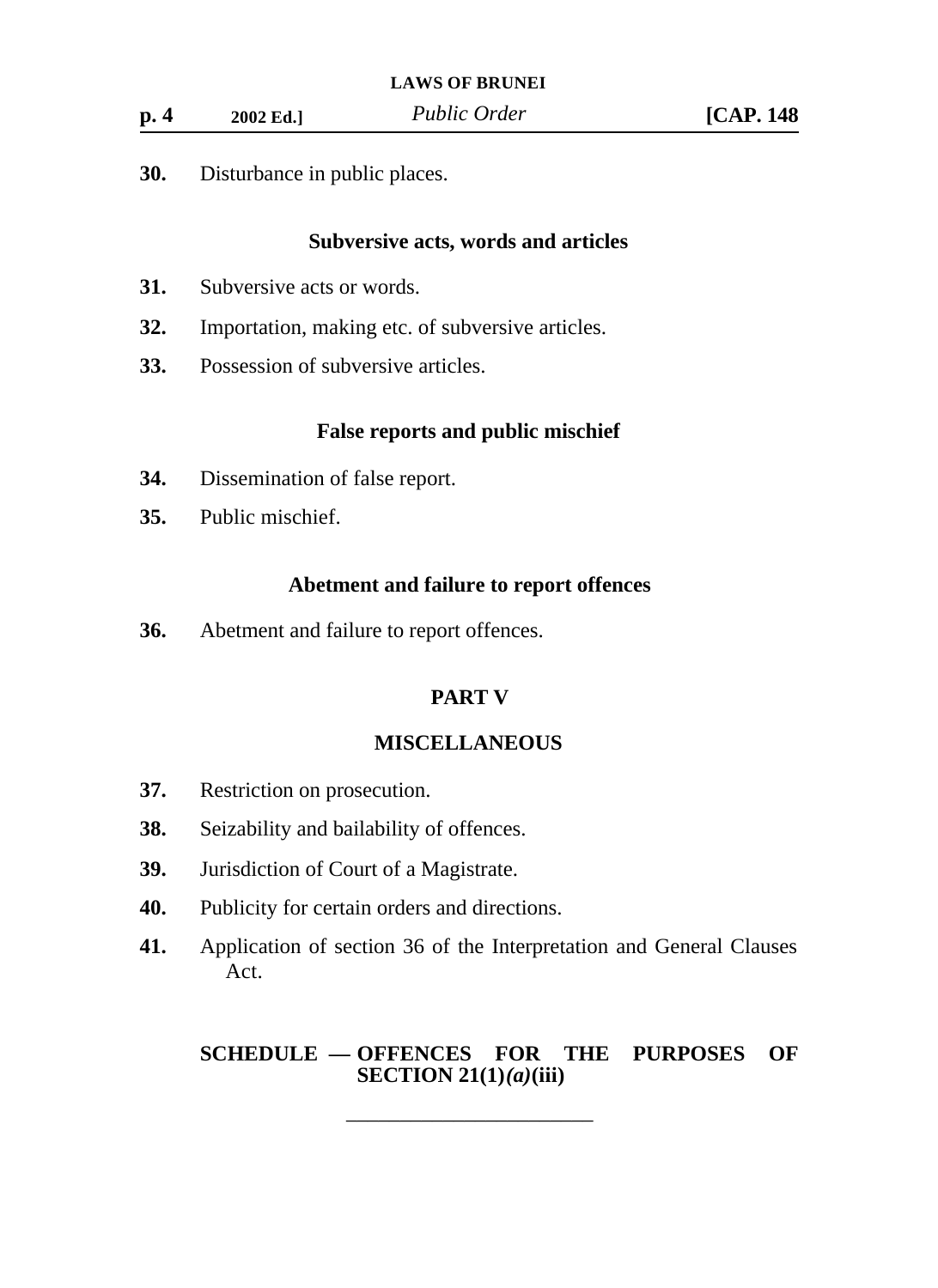*Public Order* **CAP. 148] [2002 Ed. p. 5**

### **PUBLIC ORDER ACT**

**An Act to re-enact with modifications the law relating to the preservation of public order**

> *Commencement: 1st November 1983 [S 18/83]*

### **PART I**

### **PRELIMINARY**

#### **Citation.**

**1.** This Act may be cited as the Public Order Act.

#### **Interpretation.**

**2.** (1) In this Act, unless the context otherwise requires —

"ammunition" means ammunition for any firearm as hereinafter defined and includes grenades, bombs and other like missiles whether capable of use with such a firearm or not, and any ammunition containing or designed or adapted to contain any noxious liquid, gas or other thing;

"article" means any description of article containing or embodying matter to be read or looked at or both, any sound record, and any film, video cassette, photographic negative or other record of a picture;

"assembly" means any gathering of 5 or more persons;

"explosive" —

*(a)* means gunpowder, nitroglycerine, dynamite, guncotton, blasting powder, fulminate of mercury or of other metals, coloured fires and every other substance, whether similar to those above-mentioned or not, used or manufactured with a view to produce a practical effect by explosion or a pyrotechnic effect; and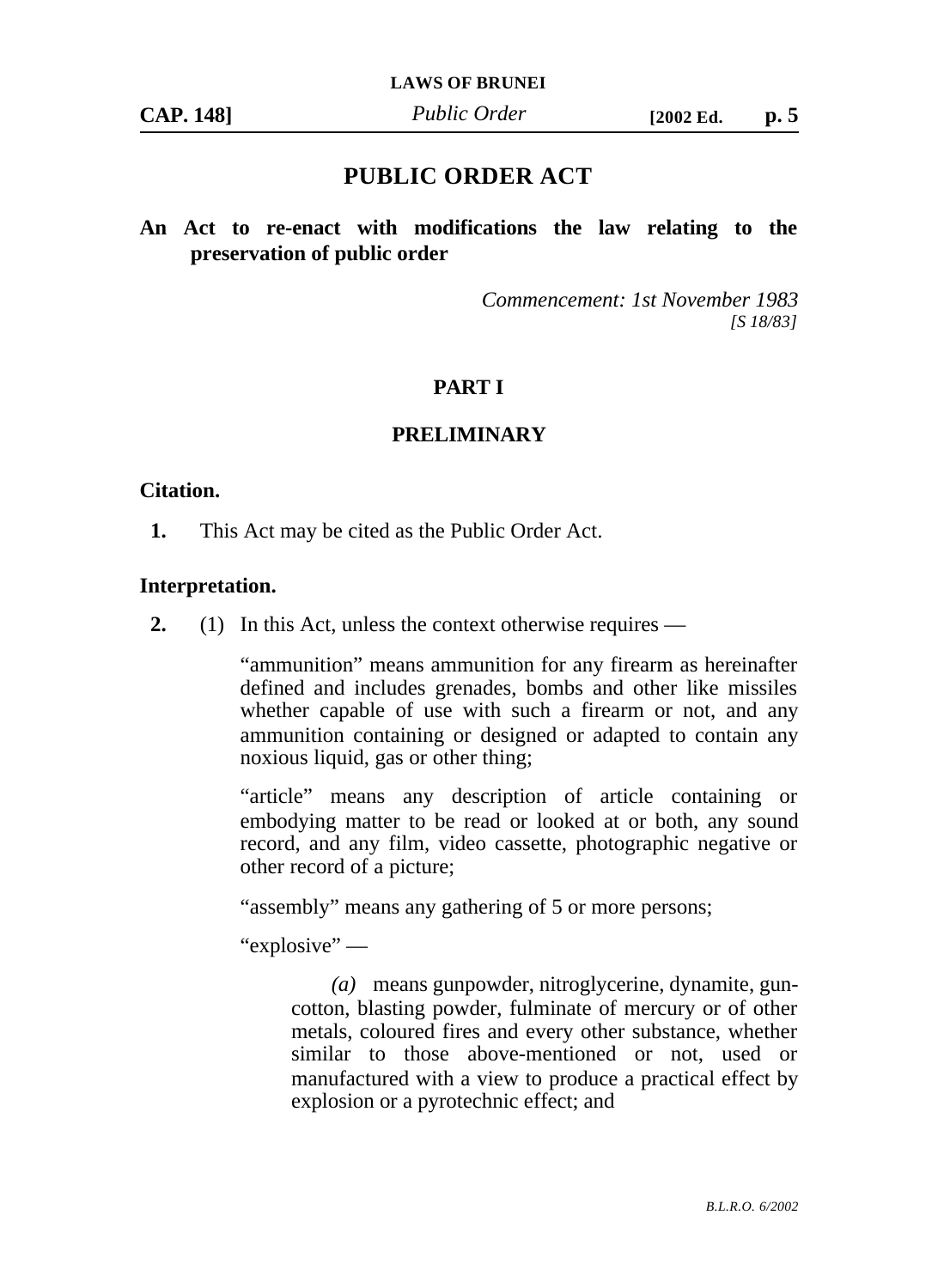*(b)* includes fog-signals, fireworks, fuses, rockets, percussion-caps, detonators, cartridges, ammunition of all descriptions and every adaptation or preparation of an explosive as above defined; and

*(c)* includes any material for making any explosive and any apparatus, machine, implement or material used or intended to be used or adapted for causing or aiding in causing any explosion in or with any explosive, and any part of any such apparatus, machine or implement;

"firearm" means any lethal barrelled weapon of any description from which any shot, bullet or other missile can be discharged or which can be adapted for the discharge of any such shot, bullet or other missile and any weapon of whatever description designed or adapted for the discharge of any noxious liquid, gas or other thing, and includes any component part of any such weapon as aforesaid;

"injurious thing" means anything which is of such a nature or is present in such a quantity as to be capable of being used for causing or contributing to the causing of injury to the person or to property;

"meeting" means an assembly held for the purpose of the discussion of matters of public interest or for the purpose of the expression of views on such matters;

"Minister" means the Minister of Home Affairs;

"offensive weapon" includes any instrument which if used as a weapon of offence is likely to cause hurt;

"officer commanding a Police District" means the officer appointed to perform the duties of that office and when such officer is unable through absence, illness or otherwise to perform his duties, means the police officer present and acting in the Police District who is next in rank below such officer appointed as aforesaid;

"police force" has the same meaning as "Force" in the Royal Brunei Police Force Act (Chapter 50), and includes —

*(a)* the Brunei Volunteer Police Force, or any part thereof, when on active service; and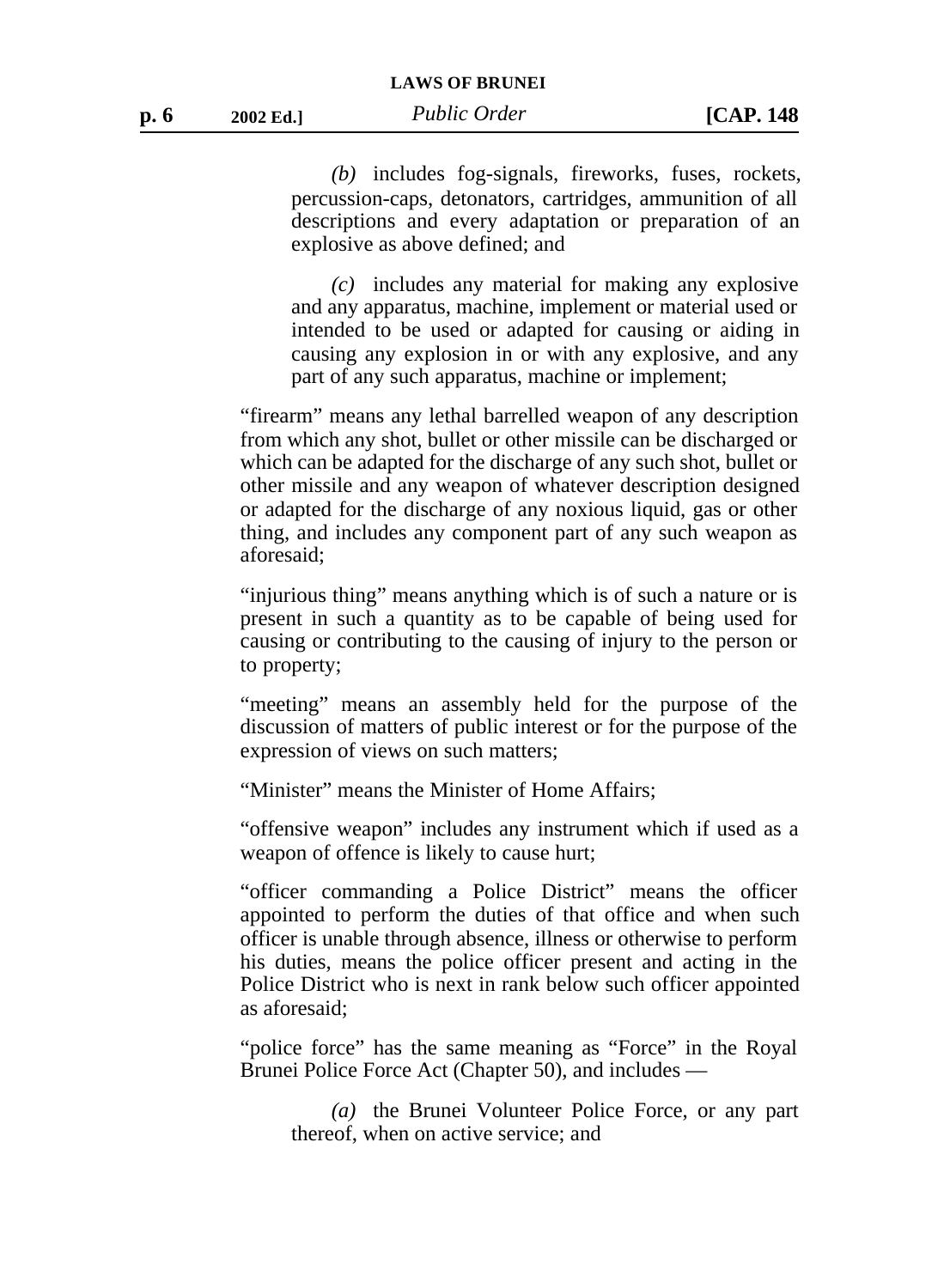*(b)* any auxiliary or special police force constituted under any written law for the time being in force, or any part of any such force, when on active service;

"police officer" means any member of the police force;

"prison officer" has the same meaning as in the Prisons Act (Chapter 51);

"procession" means a procession of 5 or more persons or 3 or more vehicles or vessels;

"public place" includes any highway, public street, public road, public park or garden, any sea beach, river, waterway, public bridge, lane, footway, square, court, alley or passage, whether a thoroughfare or not, any unalienated land, any theatre or place of public entertainment of any kind or other place of general resort admission to which is obtained by payment or to which the public have access, and any open space (whether enclosed or unenclosed) to which for the time being the public have or are permitted to have access, whether on payment or otherwise;

"public road" means any public highway or any road over which the public have a right of way or are granted access, and includes every road, street, bridge, passage, footway or square over which the public have a right of way or are granted access;

"security force" means the police force, the Royal Brunei Armed Forces, Gurkha Reserve Unit any other armed force for the time being of Brunei Darussalam or any visiting force present for the time being in Brunei Darussalam by virtue of any written law or by virtue of any lawful arrangement made by or on behalf of the Brunei Darussalam Government; and

"subversive article" means any article which contains any subversive matter and any article purporting to be a subversive article shall be presumed to be a subversive article until the contrary is proved.

(2) For the purposes of this Act, any act, matter or word shall be deemed to be subversive if it —

*(a)* has a seditious intention within the meaning of the Sedition Act (Chapter 24);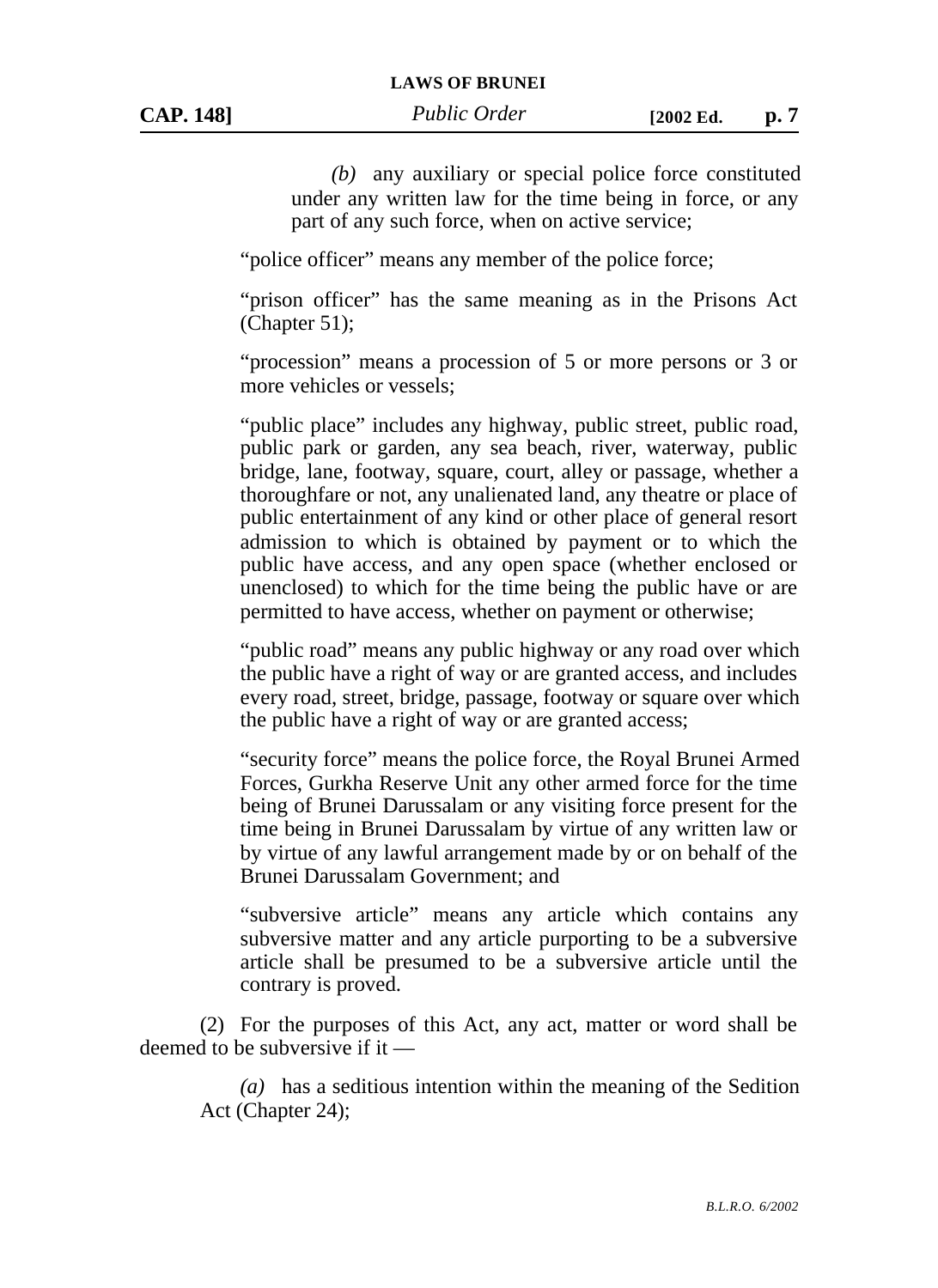*(b)* is likely to excite organised violence against persons or property in Brunei Darussalam;

*(c)* supports, propagates or advocates any act prejudicial to the public safety in Brunei Darussalam or the maintenance or restoration of public order therein, or incites or is likely to lead to violence therein, or counsels disobedience to the law thereof or to any lawful order therein;

*(d)* incites or is likely to lead to feeling of ill will or hostility between different races or classes of the population in Brunei Darussalam;

*(e)* is a record or account of or receipt for, or invites, requests or demands support for or on account of any collection, subscription, contribution or donation, whether in money or in kind, for the direct or indirect benefit or use of persons who intend to act or are about to act, or have acted, in a manner prejudicial to the public safety in Brunei Darussalam or to the maintenance or restoration of public order therein, or who incite to violence therein or counsel disobedience to the law thereof or any lawful order therein; or

*(f)* is likely to bring into hatred or contempt or to excite disaffection against —

- (i) any class of public servants, or any public servant in the execution of his duty; or
- (ii) any armed force lawfully in Brunei Darussalam, or any member of such force in the execution of his duty.

(3) Any reference in this Act to a vehicle, vessel or aircraft shall not include any vehicle, vessel or aircraft for the time being employed for the purposes of any security force.

#### **Special areas.**

**3.** (1) The Minister may, from time to time, by notification in the Government *Gazette,* declare that the sections (other than sections 14, 17 and 20) in Part III and section 28 or that any of such sections (other than sections 14, 17 and 20) shall have effect in any district, area or place specified in such declaration.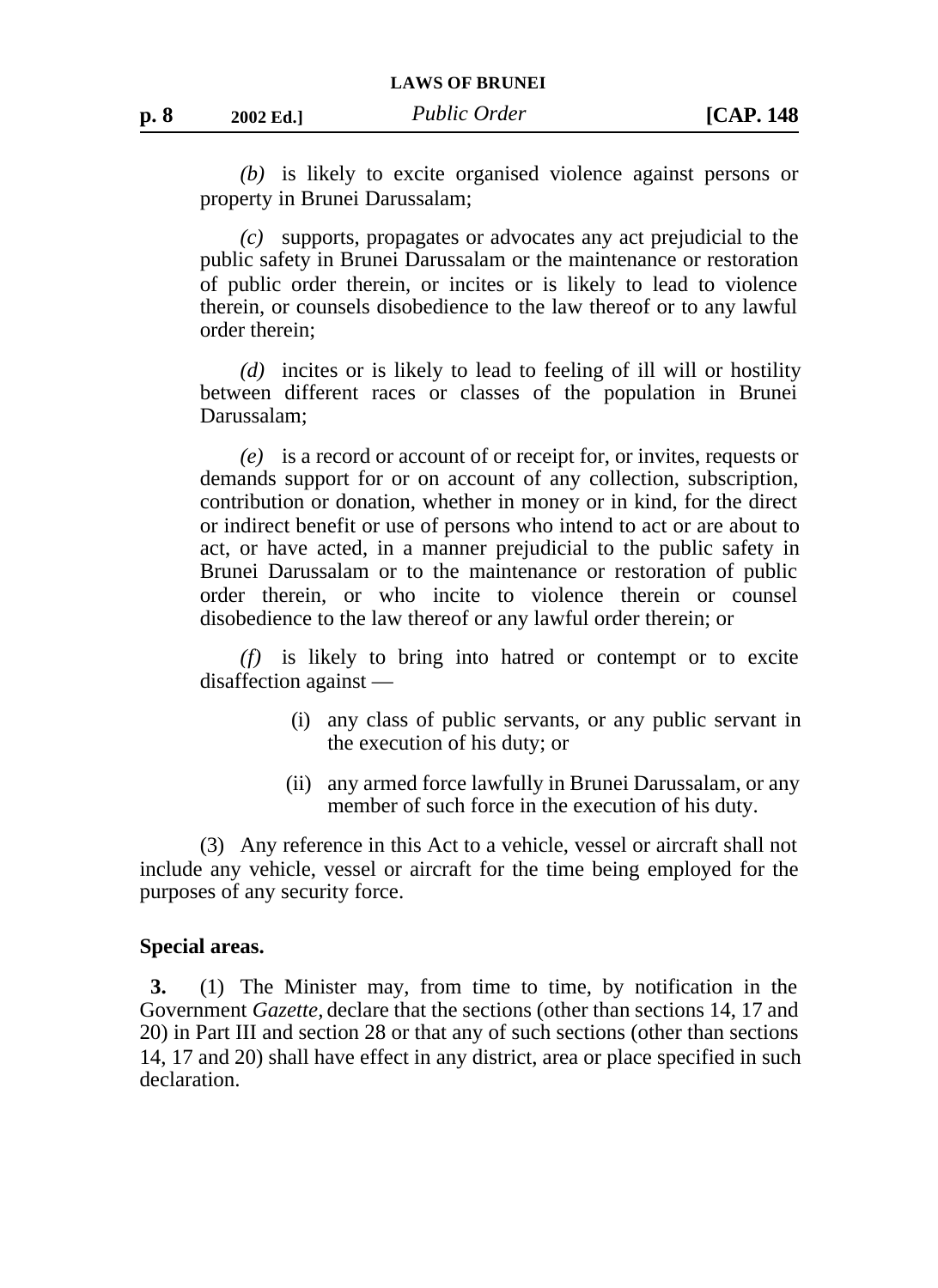#### **LAWS OF BRUNEI**

| <b>CAP. 148]</b> | Public Order | $[2002 \text{ Ed.}]$ | p. 9 |
|------------------|--------------|----------------------|------|
|------------------|--------------|----------------------|------|

(2) In any section which has effect for the time being by virtue of a declaration under subsection (1) "special area" means any district, area or place in which that section has effect as aforesaid.

### **PART II**

### **CONTROL OF UNIFORMS, FLAGS, QUASI MILITARY ORGANISATIONS, ILLEGAL DRILLING, MEETINGS, PROCESSIONS AND ASSEMBLIES ETC.**

#### **Control of uniforms and flags etc.**

#### **Prohibition of uniform in connection with political objects.**

**4.** (1) Any person who in any public place or at any public meeting wears uniform signifying his association with any political organisation or with the promotion of any political organisation or with the promotion of any political object shall be guilty of an offence: Penalty, imprisonment for 2 years and a fine of \$3,000:

*[S 10/91]*

Provided that if the Minister is satisfied that the wearing of any such uniform as aforesaid on any ceremonial anniversary or other special occasion will not be likely to involve risk of public disorder, he may grant written permission for the wearing of such uniform on that occasion either obsolutely or subject to such conditions as he may specify in such written permission.

(2) Any person who contravenes the conditions of any permission granted under the proviso to subsection (1) shall be guilty of an offence: Penalty, imprisonment for 2 years and a fine of \$3,000.

*[S 10/91]*

#### **Display of flag by societies.**

**5.** (1) In this section, "society" has the same meaning as in the Societies Act (Chapter 66).

(2) No society shall adopt any flag as its personal flag unless such flag (hereinafter referred to as an "society flag") has been approved by His Majesty in Council by notification in the Government *Gazette;* and His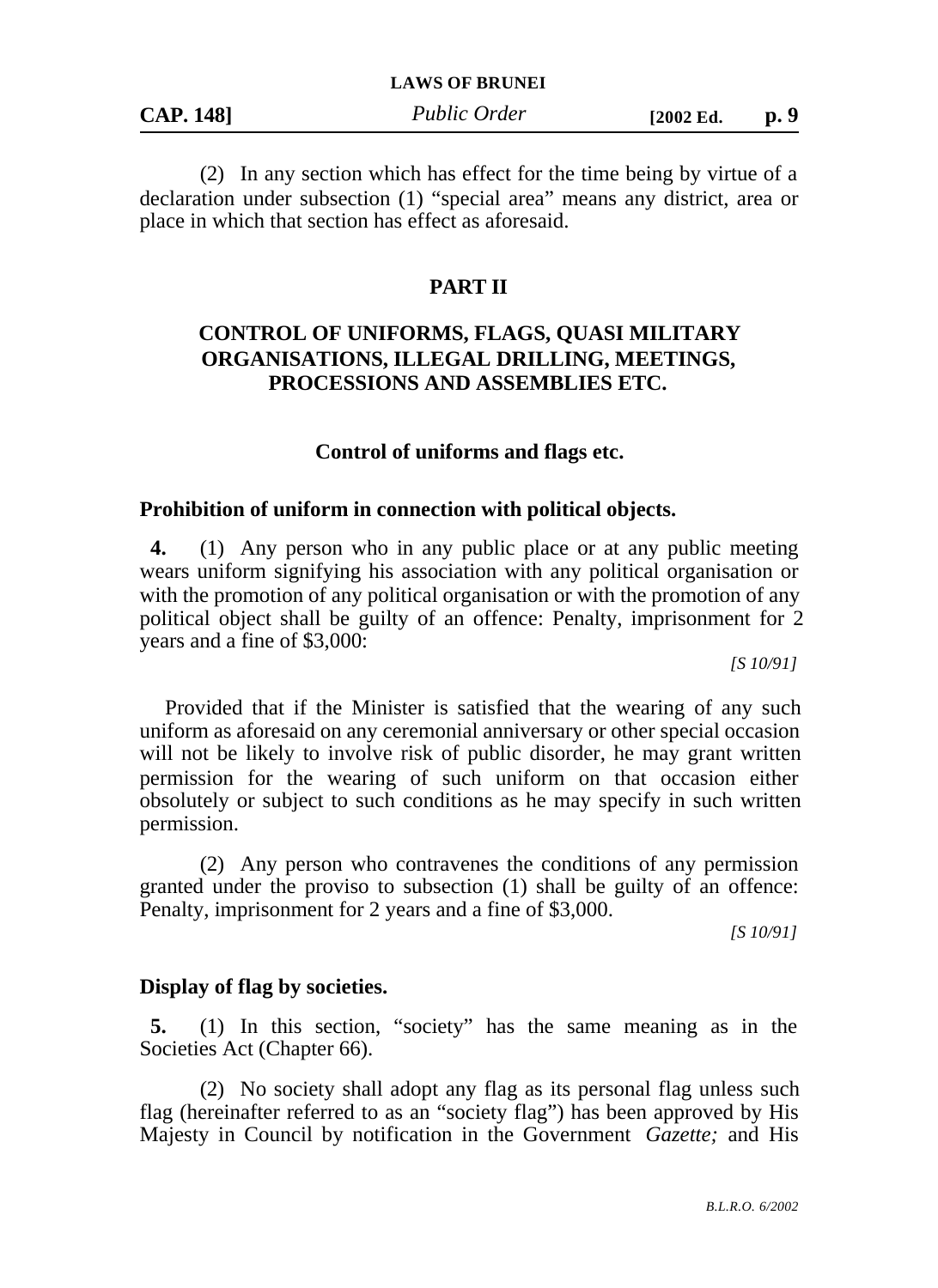Majesty in Council may specify in such notification the conditions in or under which such society flag may be displayed.

(3) If any society adopts as its society flag a flag which has not been approved by His Majesty in Council under subsection (2), the president, and the secretary and all members of the committee, or if such officers do not exist, then all persons holding position analogous to those of president, secretary, and member of committee, and all persons managing or assisting in the management of such society shall be guilty of an offence: Penalty, imprisonment for 3 years and a fine of \$5,000.

*[S 10/91]*

(4) Any person who displays any society flag —

*(a)* which has not been approved by His Majesty in Council under subsection (2); or

*(b)* in contravention of any conditions imposed by His Majesty in Council under subsection (2),

shall be guilty of an offence: Penalty, imprisonment for one year and a fine of \$1,000.

*[S 10/91]*

### **Power to prohibit flags, uniforms etc.**

**6.** (1) If he considers it expedient in the public interest, the Minister may by order published in the Government *Gazette* prohibit the manufacture, sale, use, display or possession of any flag, banner, badge, emblem, device, uniform or distinctive dress.

(2) Any person contravening any provision of an order made under this section shall be guilty of an offence: Penalty, imprisonment for 3 years and a fine of \$5,000.

(3) Any article in respect of which an offence has been committed under this section may be seized and destroyed or otherwise dealt with as the Commissioner of Police may direct, whether or not the identity of the offender is known and whether or not any prosecution has been commenced in respect of the offence.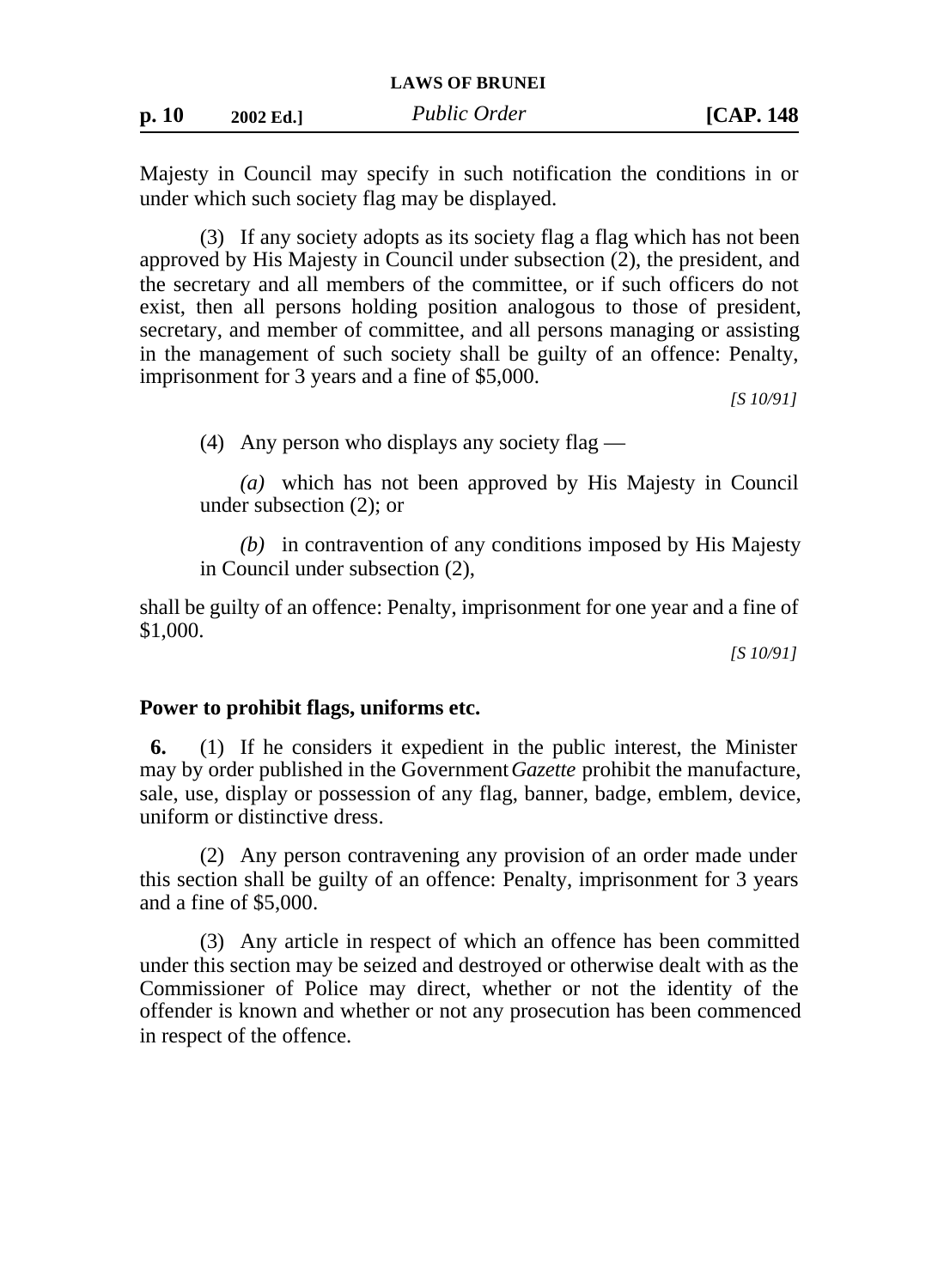#### **Quasi military organisations and illegal drilling**

#### **Prohibition of quasi military organisation.**

**7.** (1) If the members or adherents of any association of persons, whether incorporated or not, are organised, trained or equipped for the purpose of enabling them to be employed —

*(a)* in usurping the functions of any security force; or

*(b)* either for the use or display of physical force in promoting any political or other object, or in such a manner as to arouse reasonable apprehension that they are organised or trained or equipped for that purpose,

then any member or adherent of such association shall be guilty of an offence: Penalty, imprisonment for 3 years and a fine of \$5,000; and any person who promotes or conspires with another to promote, or who takes part in the control or management of the association, or in so organising or training as aforesaid any member or adherent thereof, shall be guilty of an offence: Penalty, imprisonment for 5 years and a fine:

Provided that, in any proceedings against any person charged with the offence of taking part in the control or management of such an association as aforesaid, it shall be a defence to that charge to prove that he neither consented to, nor connived at, the organisation, training or equipment of any member or adherent of the association in contravention of this section.

(2) If, upon application being made by or on behalf of the Attorney General, it appears to the High Court that any association is an association of which members or adherents are organised, trained or equipped in contravention of this section, the court may —

*(a)* make such order as appears necessary to prevent any disposition without the leave of the court of property held by or for the association;

*(b)* direct an inquiry and report to be made as to any such property as aforesaid and as to the affairs of the association;

*(c)* make such further order as appears to the court to be just and equitable for the application of such property in or towards —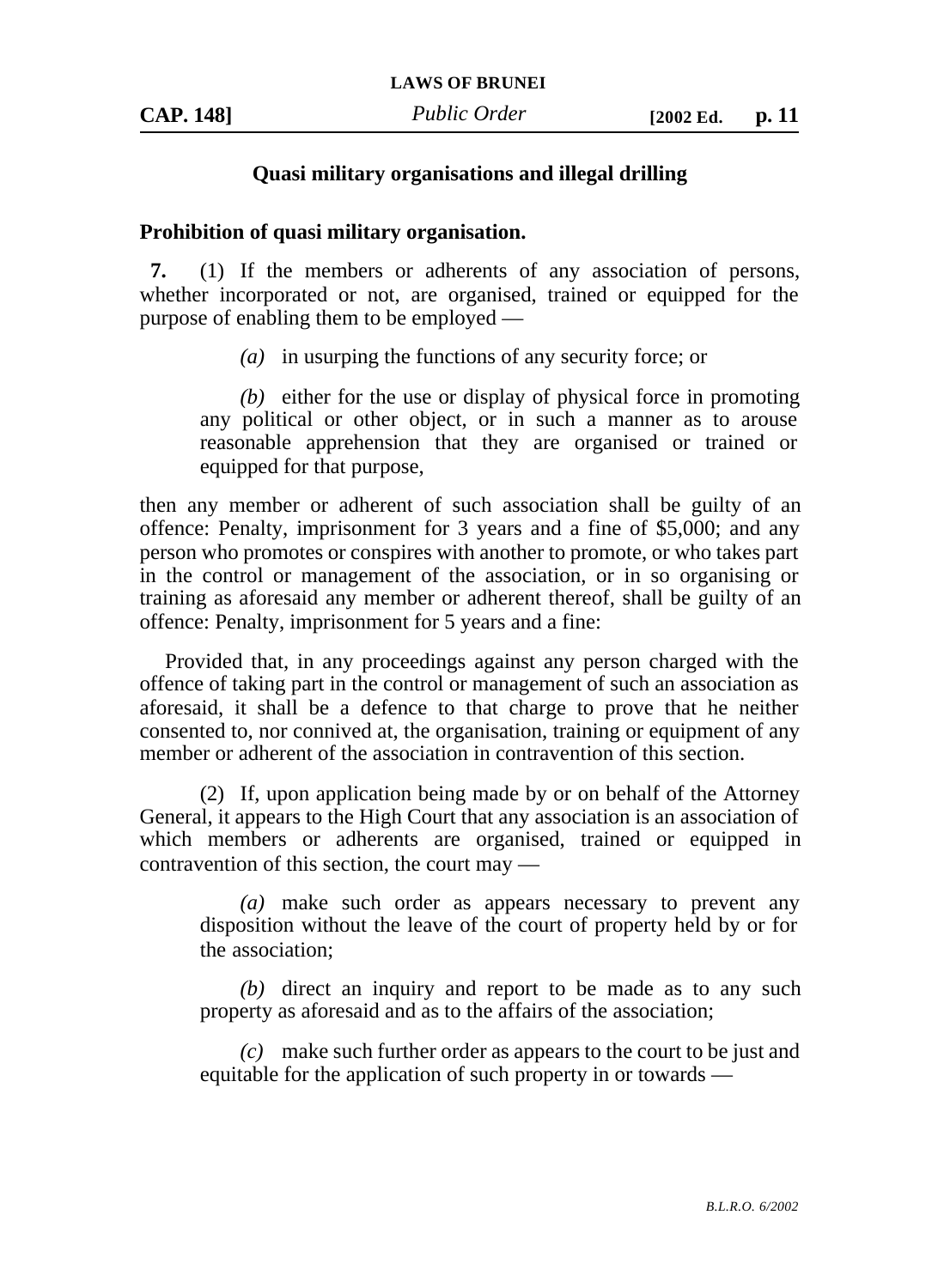- (i) the discharge of the liabilities of the association lawfully incurred before the date of the application, or since the date with the approval of the courts;
- (ii) the repayment of moneys to persons who became subscribers or contributors to the association in good faith and without knowledge of any such contravention as aforesaid; and
- (iii) any costs incurred in connection with any such inquiry and report as aforesaid, or in winding-up or dissolving the association; and

*(d)* order that any property which is not directed by the court to be so applied as aforesaid shall be forfeited to the Government.

(3) In any criminal or civil proceedings under this section, proof of things done or of words written, spoken or published, whether or not in the presence of any party to the proceedings, by any person taking part in the control or management of an association or in organising, training or equipping members or adherents of an association, shall be admissible as evidence of the purposes for which, or the manner in which, members or adherents of the association were organised, trained or equipped.

(4) If a magistrate is satisfied by information that there is reasonable ground for suspecting that an offence under this section has been committed, and that evidence of the commission thereof is to be found at any premises or place specified in the information, he may by warrant authorise the person to whom it is directed to enter, with such assistance as may be required, the premises or place, at any time within one month from the date of the warrant, if necessary by force, and to search the premises or place and every person found therein, and to seize anything found on the premises or place, or on any such person, which the officer has reasonable grounds for suspecting to be evidence of the commission of such an offence as aforesaid:

Provided that no woman shall, in pursuance of a warrant issued under this subsection, be searched except by a woman.

(5) Nothing in this section shall be construed as prohibiting the employment of a reasonable number of persons as stewards to assist in the preservation of order at any public meeting held upon private premises with the permission of the owner of those premises, or the making of arrangements for that purpose, or the instruction of the persons to be so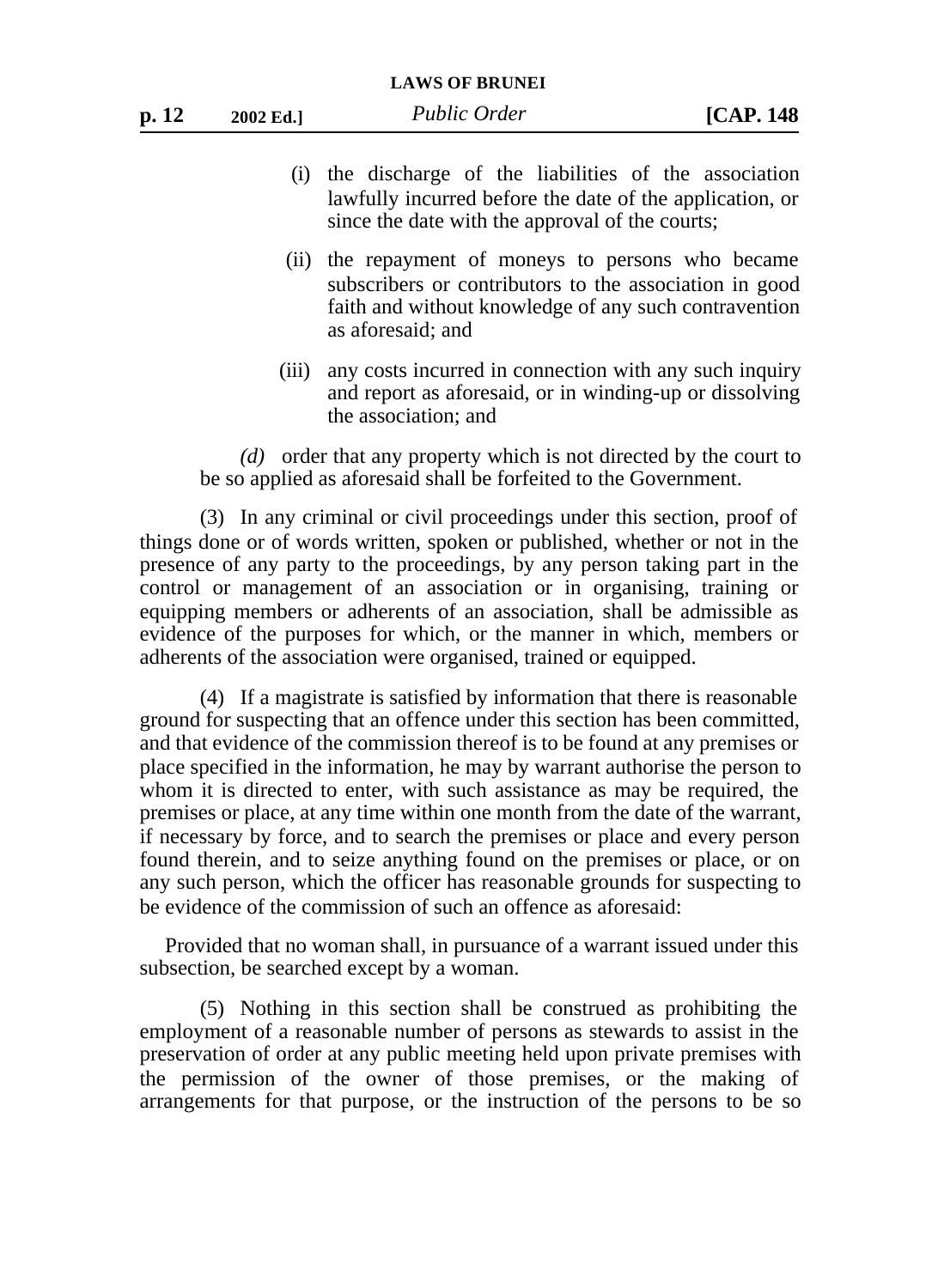|                   | <b>LAWS OF BRUNEI</b> |                                  |  |
|-------------------|-----------------------|----------------------------------|--|
| <b>CAP. 148</b> ] | Public Order          | $[2002 \text{ Ed.} \quad p. 13]$ |  |

employed in their lawful duties as such stewards, or their being furnished with badges or other distinguishing signs.

### **Illegal drilling.**

**8.** (1) Any person, other than a member of any security force or of any association specially exempted by the Minister, who —

*(a)* is present at or attends any meeting or assembly for the purpose of training or of drilling themselves to the use of arms, or of being so trained or drilled, or for the purpose of practising military exercises, movements or evolutions; or

*(b)* is present at or attends any such meeting or assembly for the purpose of training or drilling any other person to the use of arms, or the practice of military exercises, movements or evolutions,

shall be guilty of an offence: Penalty, imprisonment for 3 years and a fine of \$5,000.

*[S 10/91]*

(2) Any person, other than a member of any security force or of any association specially exempted by the Minister, who —

*(a)* trains or drills any other person to the use of arms or the practice of military exercises, movements or evolutions; or

*(b)* takes part in the control or management of any association or organisation whose members are trained or drilled in the practice of military exercises, movements or evolutions,

shall be guilty of an offence: Penalty, imprisonment for 8 years and a fine of not less than \$8,000.

*[S 10/91]*

(3) Nothing in this section shall be construed as prohibiting the training or drilling in rehearsal of any persons for the sole purpose of enabling them to march in a lawful procession.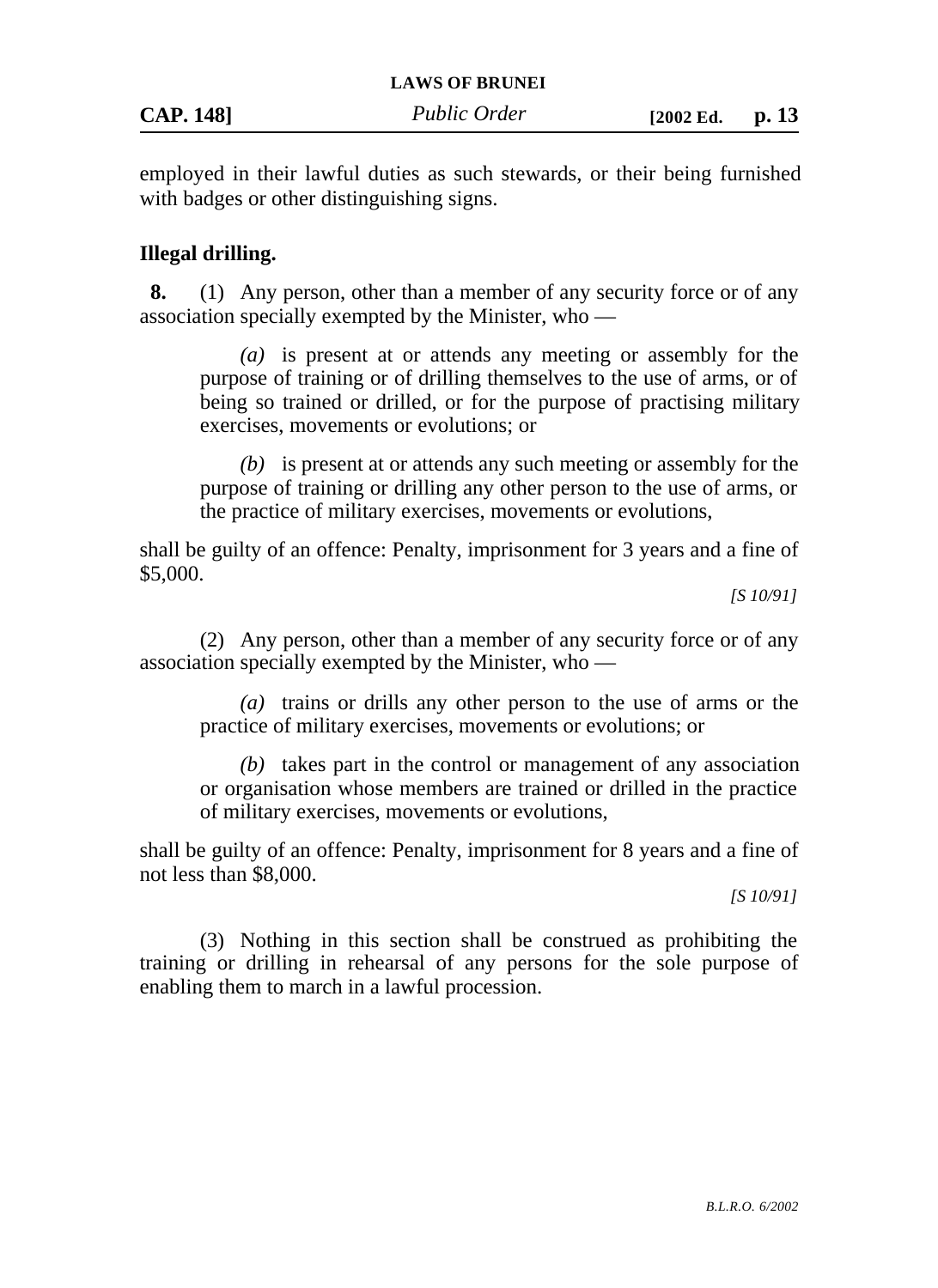### **Meetings, processions and assemblies**

### **Permits required for meetings and processions in a public place.**

**9.** (1) Any person who wishes to organise or convene a meeting or a procession in a public place shall first (and not less than 7 days from the date of the intended meeting or procession) make an application for a permit in that behalf to the Commissioner of Police.

(2) Where an application is made to the Commissioner of Police for a permit under subsection (1) he shall, unless he is satisfied that such a meeting or procession is likely to prejudice the maintenance of peace or good order, issue a permit specifying —

*(a)* in the case of a procession, the purpose for which, and the routes by which, and the times at which, such procession may pass, and such other conditions as he may think fit to impose;

*(b)* in the case of a meeting, the purpose for which and the place and time or times at or between while, such meeting may be held, and such other conditions as he may think fit to impose; and

*(c)* the name or names of the person or persons to whom it is issued.

(3) Every person to whom a permit is issued under subsection (2) shall be responsible for the due observance of all the conditions specified in the permit.

(4) The Minister may, by order, published in the Government *Gazette,* exempt any class of meeting or procession, from all or any of the provisions of this section.

#### **Powers of the Minister.**

**10.** (1) If he considers it expedient in the interest of public safety and the maintenance of public order at any time, the Minister may, by order —

*(a)* prohibit the organising, convening or holding of any assembly in any place, whether such place is a public place or not, in any area specified in the order, either generally or subject to any specified conditions; or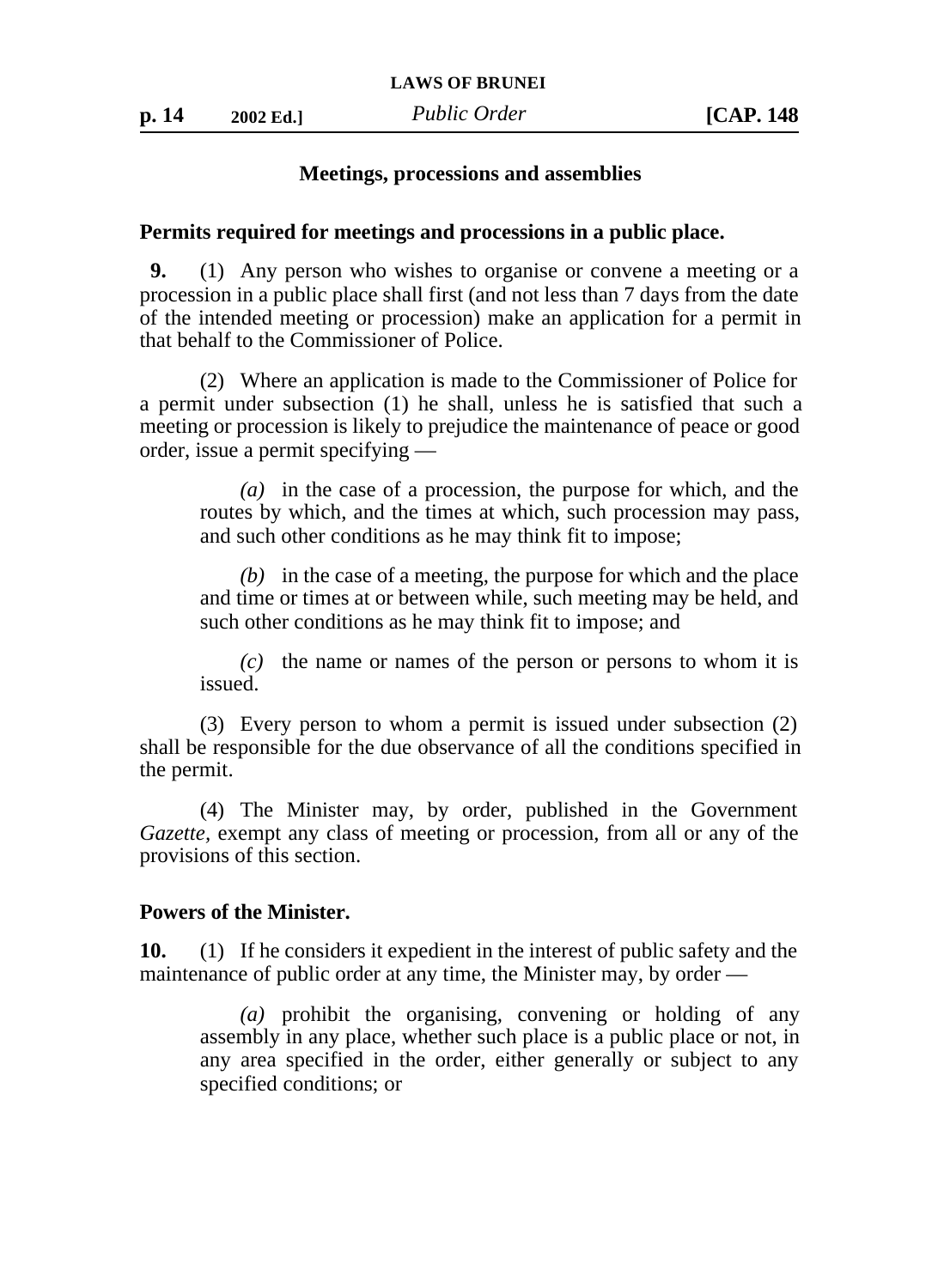*(b)* prohibit the organising, convening or holding of any meeting or procession in any place, other than a public place, in any area specified in the order, either generally or subject to any specified conditions.

(2) Nothing in this section shall apply to any assembly or procession held in a mosque, church, temple or other place of worship solely for the purposes of a religious ceremony in accordance with the adopted rites of such mosque, church, temple or other place of worship.

### **Powers to stop and disperse unlawful gatherings.**

**11.** (1) In this section and in sections  $12$  and  $21 -$ 

"unlawful meeting" and "unlawful procession" means respectively any meeting or any procession which has been organised or convened or is held —

*(a)* in contravention of section 9 or of any condition specified in a permit issued under section 9(1); or

*(b)* in contravention of an order under section 10*(b)* or of any condition specified in such order;

"unlawful assembly" means any assembly which has been organised or convened or is held in contravention of an order under section  $10(a)$  or of any condition specified in such order; and

"unlawful group" means an unlawful meeting or an unlawful assembly.

(2) Any police officer not below the rank of inspector may —

*(a)* stop any unlawful procession; and

*(b)* order any unlawful group to disperse.

(3) Any unlawful group shall be deemed to be an unlawful assembly within the meaning of section 141 of the Penal Code (Chapter 22) and Chapter VIII of the Criminal Procedure Code (Chapter 7).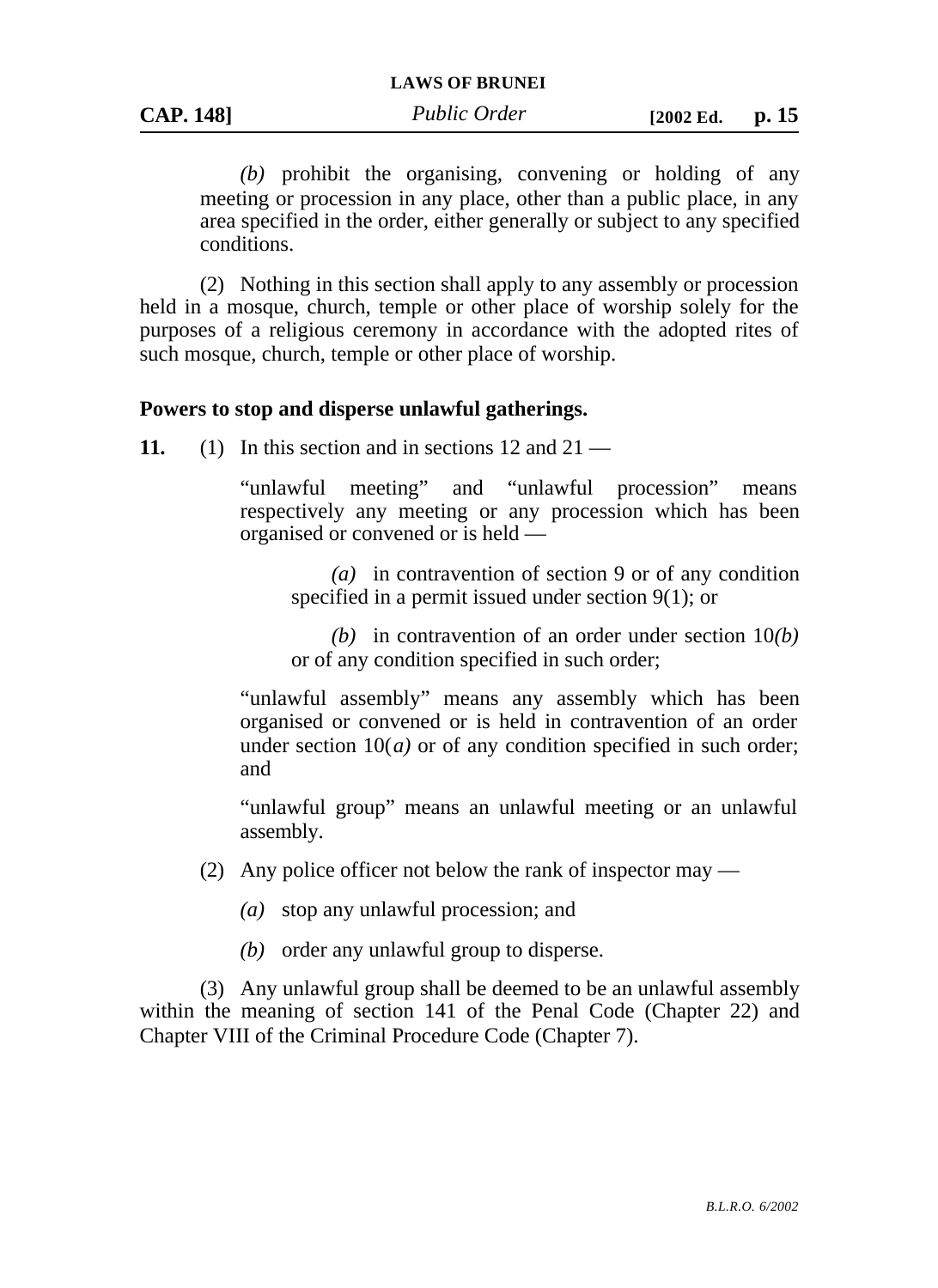#### **Offences and penalities.**

**12.** (1) Any person who takes part in any unlawful group shall be guilty of an offence: Penalty, imprisonment for one year and a fine of \$1,000.

*[S 10/91]*

(2) Any person who —

*(a)* takes part in organising, convening or directing any unlawful group; or

*(b)* continues to take part in any unlawful group which has been ordered under section 11(2)(*b)* to disperse,

shall be guilty of an offence: Penalty, imprisonment for 3 years and a fine of \$5,000.

*[S 10/91]*

### **PART III**

#### **POWERS FOR MAINTENANCE OF PUBLIC ORDER**

#### **Control and closure of roads etc.**

#### **Closing roads etc.**

**13.** In any special area —

*(a)* if he considers it expedient in the interest of public safety and the maintenance of public order, the Commissioner of Police or the officer commanding a Police District may by order or by giving directions or in any other manner he thinks fit regulate, restrict, control or prohibit the use of any road, street, path or waterway or any public place or close any road, street, path, waterway or public place to the public or any class of the public or to any vehicle or vessel or class of vehicle or vessel;

*(b)* if it appears to the senior police officer present in any part of such area that, in order to restore or maintain public order in such place, it is necessary to regulate, restrict, control or prohibit the use of any road, street, path or waterway or any public place in or giving access to such part or to close any such road, street, path, waterway or public place and that the situation is too urgent to communicate with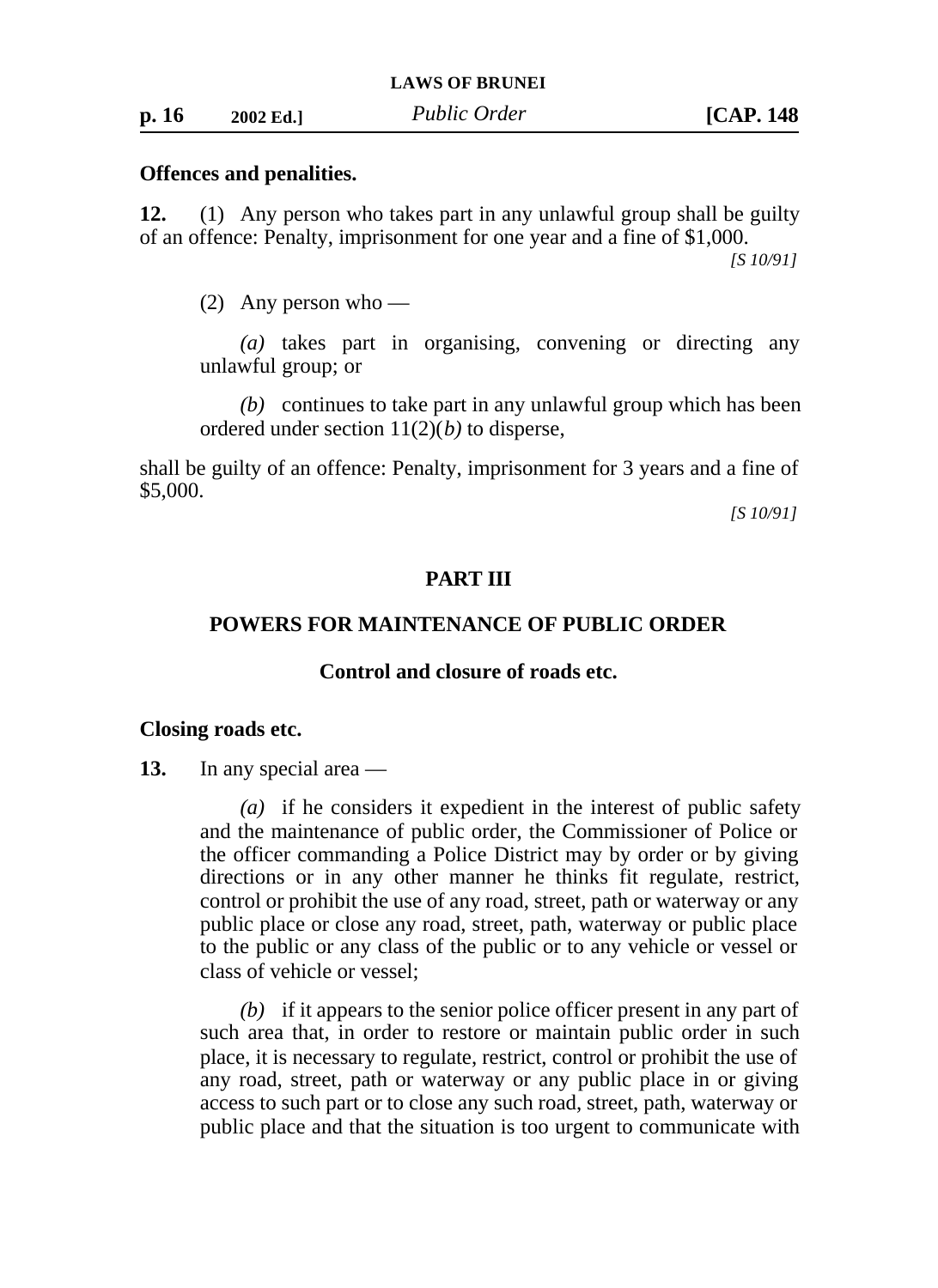any officer having authority under paragraph *(a)* such officer may exercise the powers conferred by that paragraph on the Commissioner of Police or the officer commanding a Police District:

Provided that —

- (i) the powers conferred by paragraph *(b)* shall not be exercised by a police officer below the rank of sergeant or an officer in charge of a police station; and
- (ii) no order under paragraph *(b)* shall be valid after the expiration of a period of 24 hours from the time when it was made unless made or confirmed by the Commissioner of Police or the officer commanding the Police District having authority under paragraph *(a)*.

### **Barriers.**

**14.** (1) Notwithstanding the provisions of any other written law, any officer in charge of a police station, or a police officer of or above the rank of inspector, may, for the purpose of giving effect to an order or direction made under section 13, or whenever he considers it necessary so to do for the preservation of law and order or for the prevention or detection of crime, erect or place barriers in or across any road, street, path, waterway, or public place in such manner as he may think fit.

(2) Any police officer may take all reasonable steps to prevent any person, whether on foot or in a vehicle or vessel, from passing any such barrier and every person shall comply with any direction or signal of such officer requiring such person to stop at or before reaching any such barrier.

(3) No police officer shall be liable for  $-$ 

- *(a)* any loss or damage to any vehicle or vessel; and
- *(b)* any injury to any person,

if such loss, damage or injury results from the failure by any person to obey —

- (i) any police officer acting under subsection (2); or
- (ii) any member of any other security force acting under that subsection by virtue of section 23(2)*(b).*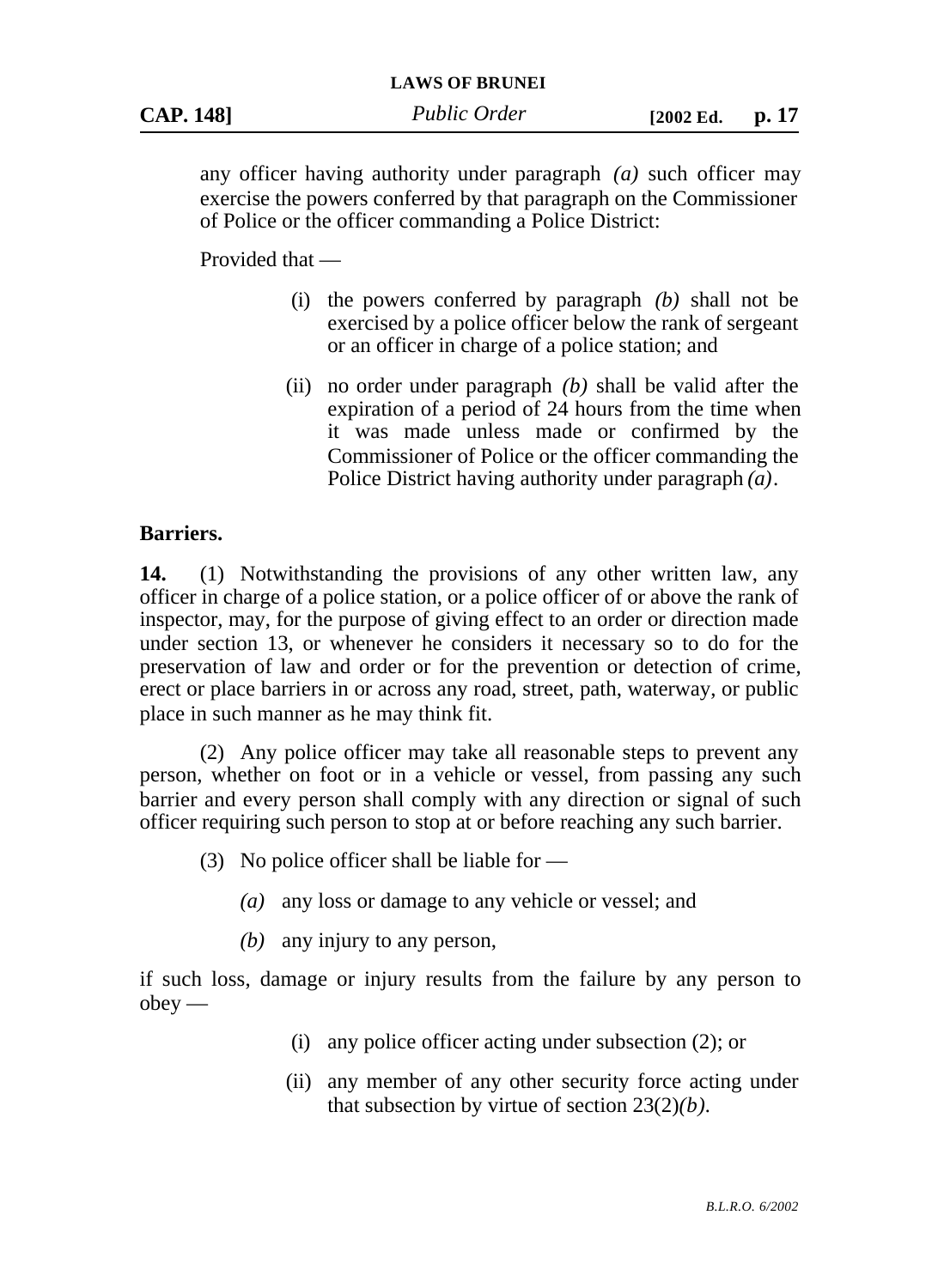| p. 18<br>2002 Ed.] | Public Order | [CAP. 148] |
|--------------------|--------------|------------|
|--------------------|--------------|------------|

(4) Any police officer may, at any barrier, search any person, vehicle or vessel —

*(a)* for the purposes of ascertaining whether such person, vehicle or vessel is carrying any offensive weapon, subversive article or injurious thing; or

*(b)* if such police officer has reasonable grounds for believing that any evidence of the commission of an offence is likely to be found on such person or in such vehicle or vessel.

(5) No woman shall be searched under this section except by a woman.

(6) Where any police officer exercising any power of search conferred on him by this section finds —

*(a)* any offensive weapon or subversive article;

*(b)* any injurious thing which he has reasonable grounds for believing to be intended or likely to be used for causing or contributing to the causing of injury to the person or to property; or

*(c)* any evidence of the commission of an offence,

he may seize any such weapon, article, injurious thing or evidence and also any vehicle or vessel in which it is found.

### **Curfews and exclusion orders in special areas**

### **Imposition of curfews.**

**15.** (1) In any special area, the Commissioner of Police may, if he considers it expedient in the interests of public safety and the maintenance of public order, subject to such exceptions as may be specified therein, by order require every person within the area or any part thereof specified in such order to remain within doors during such period and between such hours as may be specified therein unless in possession of a written permit in that behalf issued by any officer in charge of a police station or any other police officer of or above the rank of inspector or any public officer authorised in writing in that behalf by an officer commanding a Police District.

(2) No order made under subsection (1) shall remain in force for a period exceeding 3 days unless confirmed by the Minister.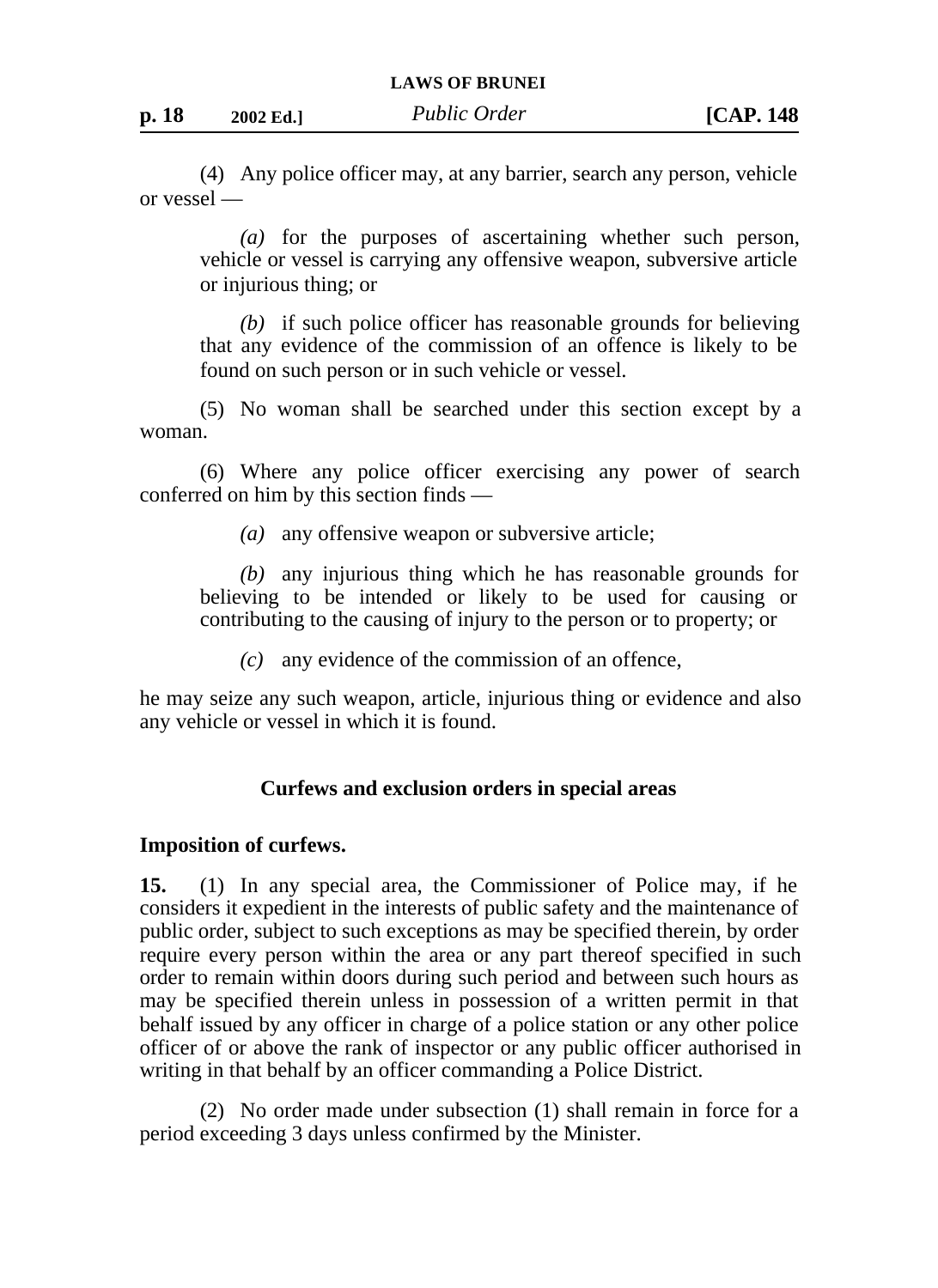(3) No order under this section shall apply to —

*(a)* any member of the Privy Council, Council of Ministers or of the Legislative Council; or

*(b)* any member of any security force when such member is acting in the course of his duty; or

*(c)* any person or class of persons exempted from the provisions of such order by the Commissioner of Police.

### **Exclusion of persons.**

**16.** (1) In any special area, the Commissioner of Police may, by order exclude all persons or any class of persons from the area or any part thereof or from any place or building therein specified in such order and may require any person who is in such area or part thereof or place or building to comply with such directions for regulating his movement and conduct as the Commissioner of Police may direct.

(2) Any police officer may search any person entering or seeking to enter, or being in, the special area or part thereof or place or building, in respect of which an order under subsection (1) is for the time being in force and may detain any such person for the purpose of searching him.

(3) No woman shall be searched under this section except by a woman.

(4) If any person whilst in a special area or part thereof or place or building in respect of which an order under subsection (1) is for the time being in force fails to comply therewith or with any direction given thereunder then, without prejudice to any proceedings which may be taken against him, he may be removed from such area or part thereof or place or building by a police officer.

(5) The powers conferred by subsection (1) may be exercised by any police officer not below the rank of inspector authorised in writing in that behalf by the Commissioner of Police.

(6) The Minister may make an order, and may vary or cancel any order made by the Commissioner of Police, in exercise of the powers conferred by subsection (1).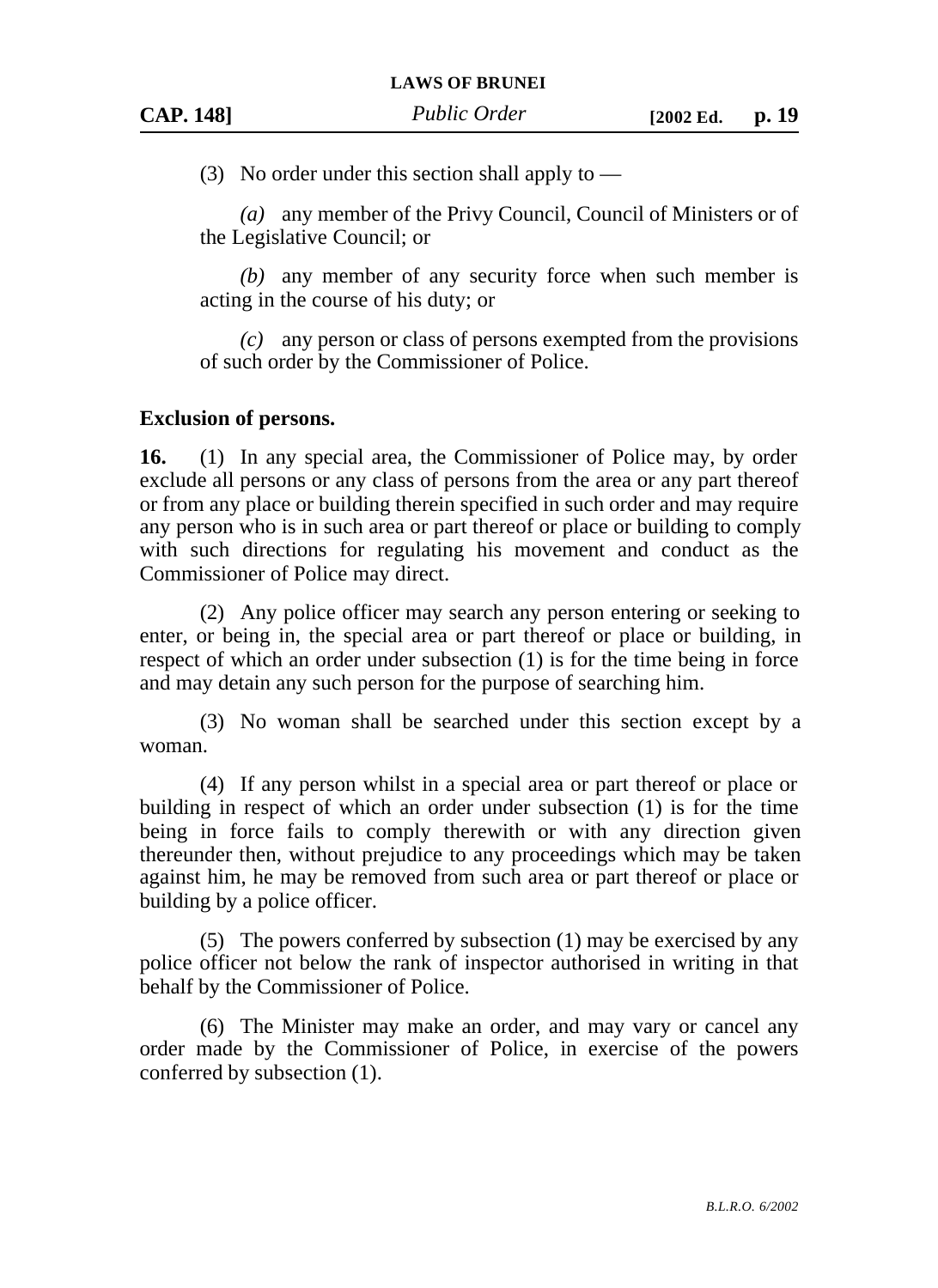### **Power to control firearms and ammunition**

#### **Control of firearms and ammunition.**

**17.** (1) If he considers it expedient in the public interests the Commissioner of Police may from time to time, notwithstanding that licenses or permits may have been issued under any written law in respect of such firearms and ammunition, by order published in the Government *Gazette,* prohibit the use, possession or custody of firearms and ammunition in any part of Brunei Darussalam during the continuance of such order; and may, at the same time, give directions —

*(a)* for the taking into custody of firearms and ammunition;

*(b)* for the cancellation or suspension of licenses or permits for firearms and ammunition during the continuance of such order;

*(c)* for the giving of notice of such order to any person who, in his opinion, ought to have notice of it;

*(d)* generally for the carrying into effect of such order.

(2) Where firearms or ammunition have been taken into custody pursuant to directions given by the Commissioner of Police under subsection (1), he may cause such firearms or ammunition to be destroyed or otherwise dispose of in such manner as he shall think fit:

Provided that compensation in respect of any firearms or ammunition so destroyed or dispose of shall be paid to the person who surrendered the same or to his agent or his successors but such compensation shall not exceed the value of the firearms or ammunition at the time they were surrendered.

#### **Powers of security forces in special areas**

#### **Power to detain suspected persons.**

**18.** (1) If in any special area, any person upon being questioned by a police officer not below the rank of sergeant, fails to satisfy the police officer as to his identity or as to the purposes for which he is in the place where he is found, and if the police officer suspects that such person has acted or is about to act in any manner prejudicial to the public safety or the maintenance of public order, the police officer may arrest such person and detain him pending enquiries.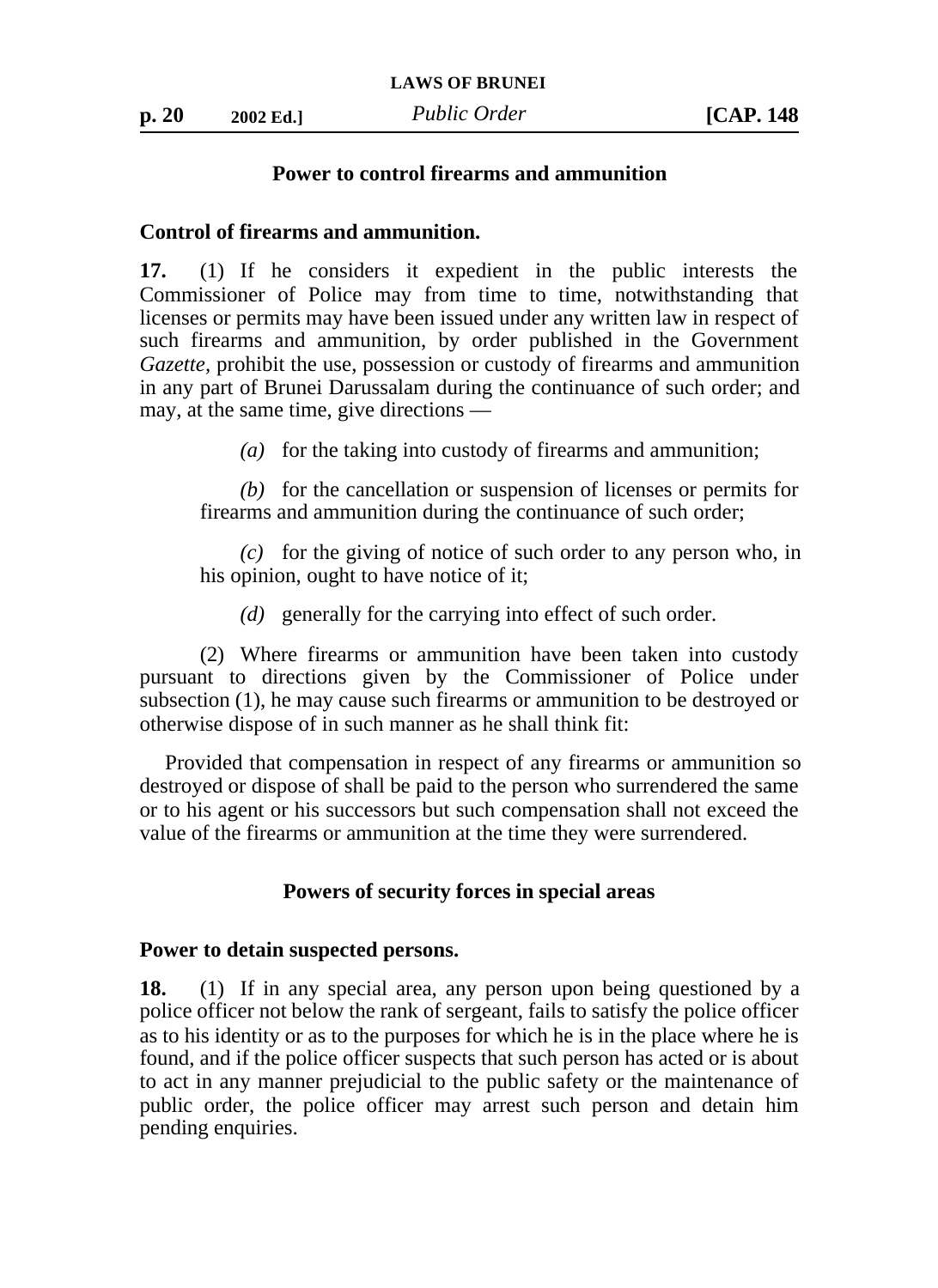(2) No person shall be detained under this section for a period exceeding 24 hours except with the authority of the officer commanding the Police District concerned and, save as provided in subsection (3), such officer may only authorise the detention of a person under this section for a period not exceeding 48 hours in all.

(3) If the officer commanding the Police District concerned is satisfied that the necessary enquiries cannot be completed within the period of 48 hours prescribed by subsection (2), he may authorise the further detention of any person detained under this section for an additional period not exceeding 14 days but shall, on giving such authorisation forthwith report the circumstances to the Commissioner of Police.

(4) Any person detained under this section shall be deemed to be in lawful custody and may be detained in any prison, or in any police station or in any other similar place authorised generally or specially by the Minister.

#### **Powers to search for and seizure of offensive weapons etc.**

**19.** (1) For the purpose or under the circumstances mentioned in subsection (2), any police officer may in a special area, without warrant and with or without assistance —

*(a)* stop and search any person or vehicle found in any public road or place; and

- *(b)* if such police officer is of or above the rank of sergeant
	- (i) stop and search any person or vehicle, whether in a public place or not;
	- (ii) enter and search any premises;
	- (iii) board and search any vehicle, vessel or aircraft.

#### (2) The powers conferred by subsection (1) shall be exercisable —

*(a)* for the purpose of ascertaining whether such person, vehicle, vessel or aircraft as aforesaid is carrying, or such premises as aforesaid contain, any offensive weapon, subversive article or injurious thing; or

*(b)* if the police officer concerned has reasonable grounds for believing that any evidence of the commission of an offence is likely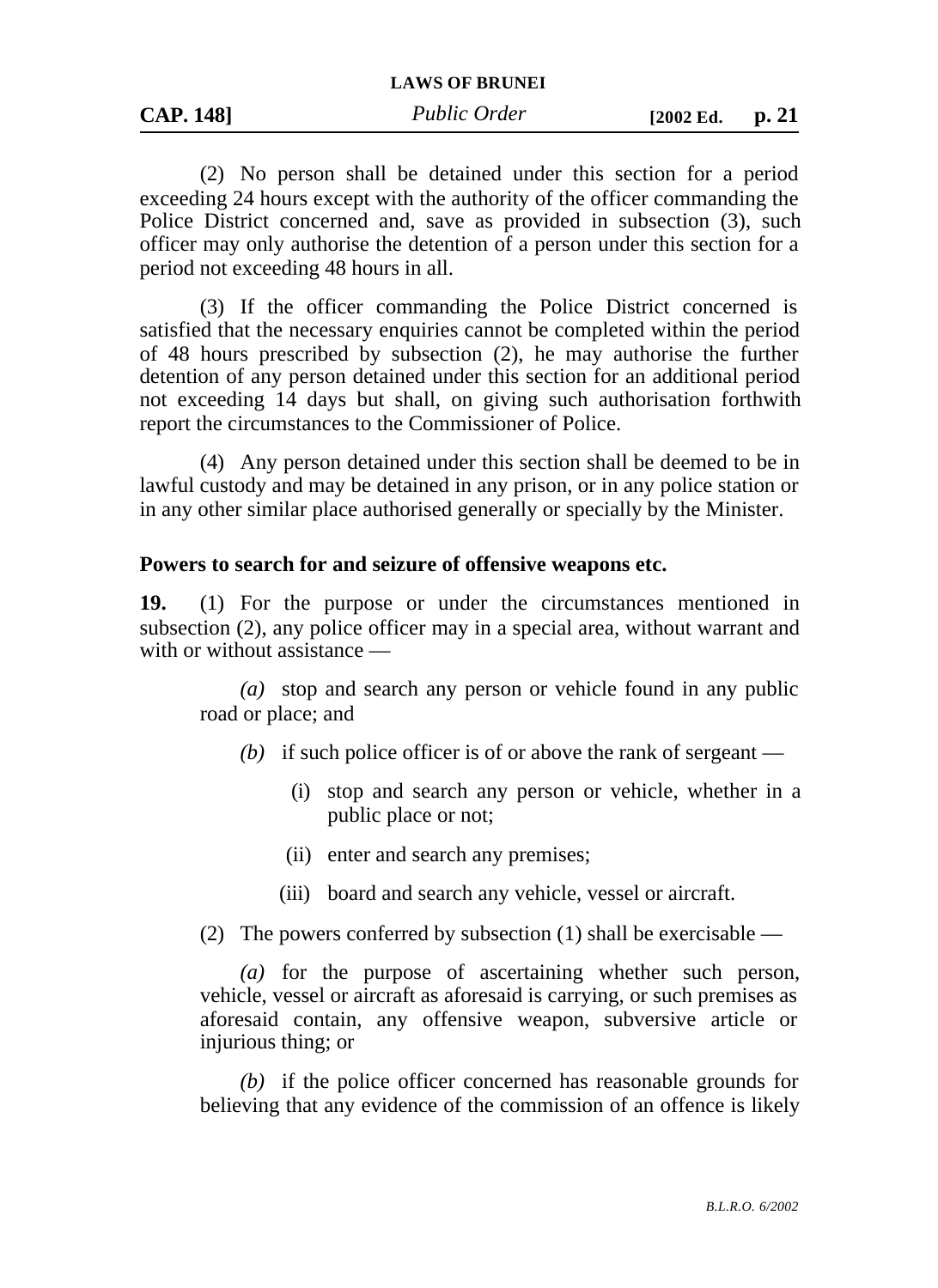to be found on such person or premises or in any such vehicle, vessel or aircraft:

Provided that any police officer below the rank of sergeant may exercise the powers conferred by subsections  $(1)(b)$  and  $(2)$  on a police officer of or above the rank of sergeant if he has reasonable grounds for believing that by reason of the delay which would be caused by referring the matter to an officer of or above the rank of sergeant any thing liable to seizure under subsection (4) is likely to be removed from the person, premises, vehicle, vessel or aircraft whereon such thing is believed to be.

(3) No woman shall be searched under this section except by a woman.

(4) Where any police officer exercising any power of search conferred on him by this section finds —

*(a)* any offensive weapon or subversive article;

*(b)* any injurious thing which he has reasonable grounds for believing to be intended or likely to be used for causing or contributing to the causing of injury to the person or to property; or

*(c)* any evidence of the commission of an offence,

he may seize any such weapon, article, injurious thing or evidence and also any vehicle, vessel or aircraft in which it is found.

### **Disposal of property seized under section 14 or 19.**

**20.** (1) Any offensive weapon, subversive article, or injurious thing coming into the possession of a police officer under section 14 or 19 may be disposed of in such manner as the Commissioner of Police may order; and in default of any such order in relation to any such property subsection (2) shall apply thereto.

(2) Subject to subsection (1), the provisions of the Criminal Procedure Code (Chapter 7) relating to the disposal of property the subject of an offence, shall apply to any property coming into the possession of a police officer under section 14 or 19.

(3) Nothing in this section shall be taken to prejudice any right to retain or dispose of property which may exist in law apart from this section.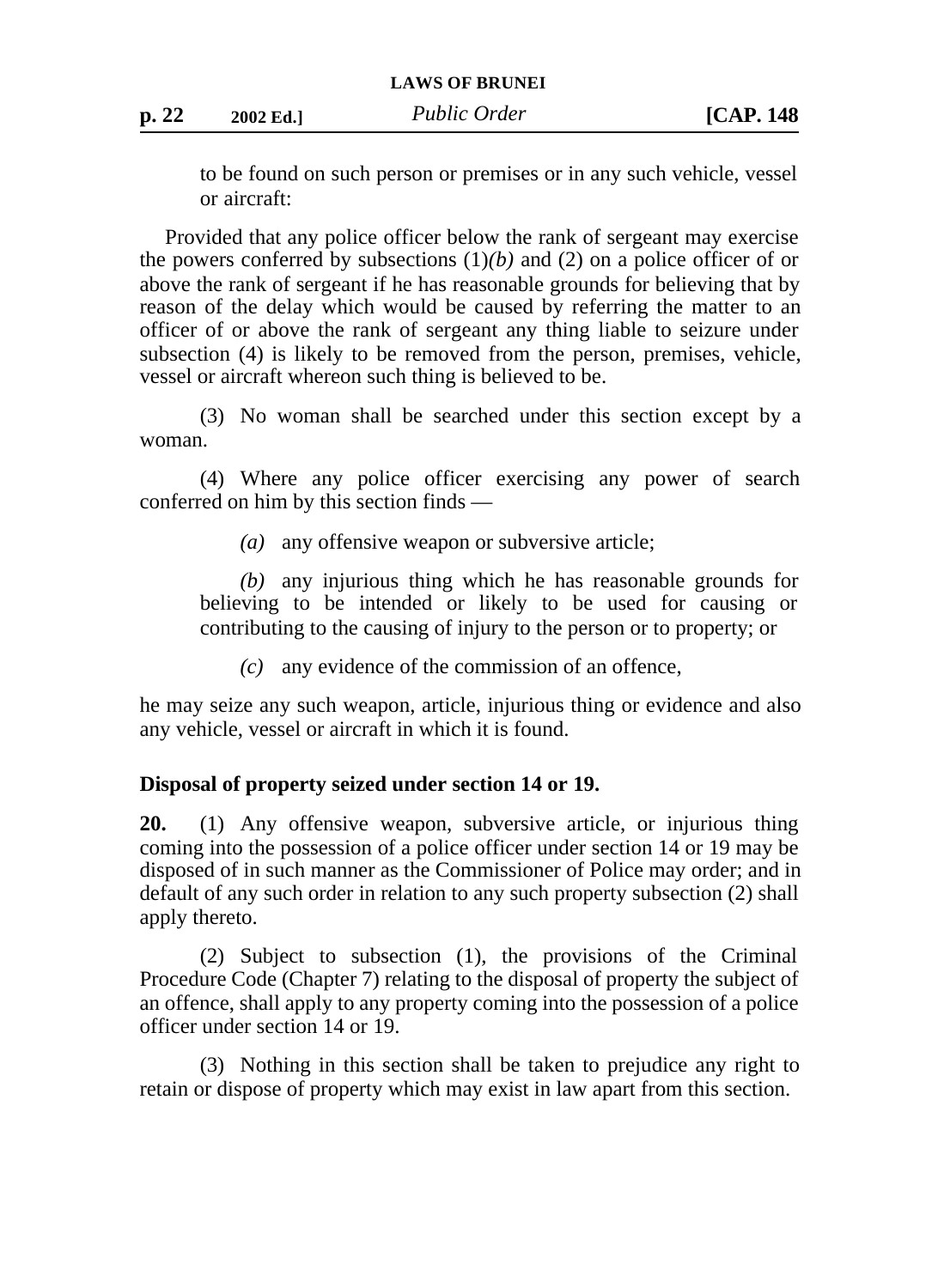#### **Power to use force.**

**21.** (1) Notwithstanding anything to the contrary contained in any other written law, any police officer may in any special area use such force as, in the circumstances of the case, may be reasonably necessary, which force may extend to the use of lethal weapons, in order —

- *(a)* (i) to effect the arrest of any person who fails to comply with any order under section 11 or 15 or whom he has reasonable grounds for suspecting to have committed an offence against section 28, 29 or 30; or
	- (ii) to effect the arrest of any person who fails to comply with a direction or signal to stop at or before reaching any barrier erected or placed under section 14; or
	- (iii) to effect the arrest of any person whom he has reasonable grounds for suspecting to have committed an offence against any provision of any written law which is for the time being specified in the Schedule;

*(b)* to overcome forcible resistance offered by any person to such arrest; or

*(c)* to prevent the escape from arrest or the rescue of any person arrested as aforesaid; or

*(d)* to disperse any unlawful group.

(2) Every person arrested under subsection  $(1)(a)$  shall as soon as possible after his arrest be clearly warned of the provisions of subsection  $(1)(c)$ .

(3) Nothing in this section shall derogate from the right of private defence contained in sections 96 to 106 of the Penal Code (Chapter 22).

(4) His Majesty in Council may from time to time amend the Schedule by notification in the Government *Gazette.*

#### **General power to seize certain articles etc.**

**22.** (1) Any police officer may in any special area seize and take possession of any article or material capable of being, and which in his opinion is likely to be, used for offensive purposes.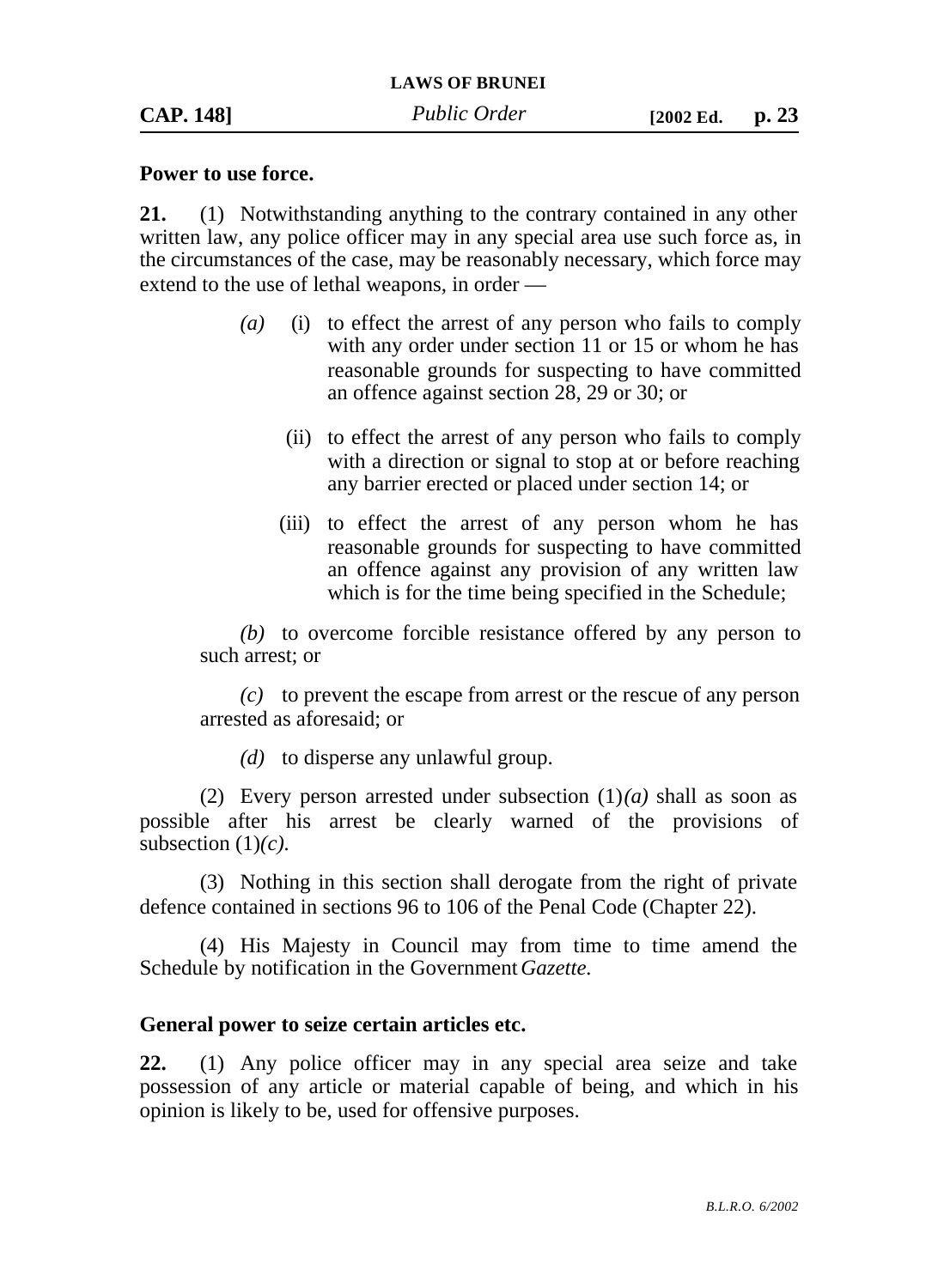| p. 24 | 2002 Ed.] | Public Order | [ $CAP. 148$ ] |
|-------|-----------|--------------|----------------|
|       |           |              |                |

(2) Any article or material seized under this section shall be disposed of in such manner as the Commissioner of Police may order.

### **Powers of members of security forces other than police officers.**

23. (1) In this section "security force" means any security force other than the police force.

(2) In any special area, any commander of any security force and any member of any such force under his command may, when engaged on duty connected with the maintenance or restoration of public order, excercise —

*(a)* the powers of arrest conferred upon a police officer by section 38(1) in relation to an offence against this Act; and

*(b)* any power conferred upon a police officer by sections 11, 13*(b)*, 14, 15, 16(2) and (4), 19, 21 and 22(1) in like manner as if any reference in any such section to a police officer were a reference to a member of any such force as aforesaid of equivalent rank.

- (3) No member of any security force shall be liable for
	- *(a)* any loss or damage to any vehicle or vessel; or
	- *(b)* any injury to any person,

if such loss, damage or injury results from the failure by any person to obey an order of a member of that or any other security force or a police officer acting in a special area under section 14.

(4) The provisions of Chapter VIII of the Criminal Procedure Code (Chapter 7) shall apply to a member of any security force exercising powers under subsection (1) in like manner as they apply to a police officer.

(5) For the purposes of subsection  $(2)$  —

*(a)* "commander of any security force" means a commissioned officer for the time being in command of any member of any such force in the special area and engaged on duty connected with the maintenance or restoration of public order;

*(b)* a commissioned officer of any security force shall be deemed to be of equivalent rank to a police officer above the rank of sergeant and a sergeant or petty officer of any such force shall be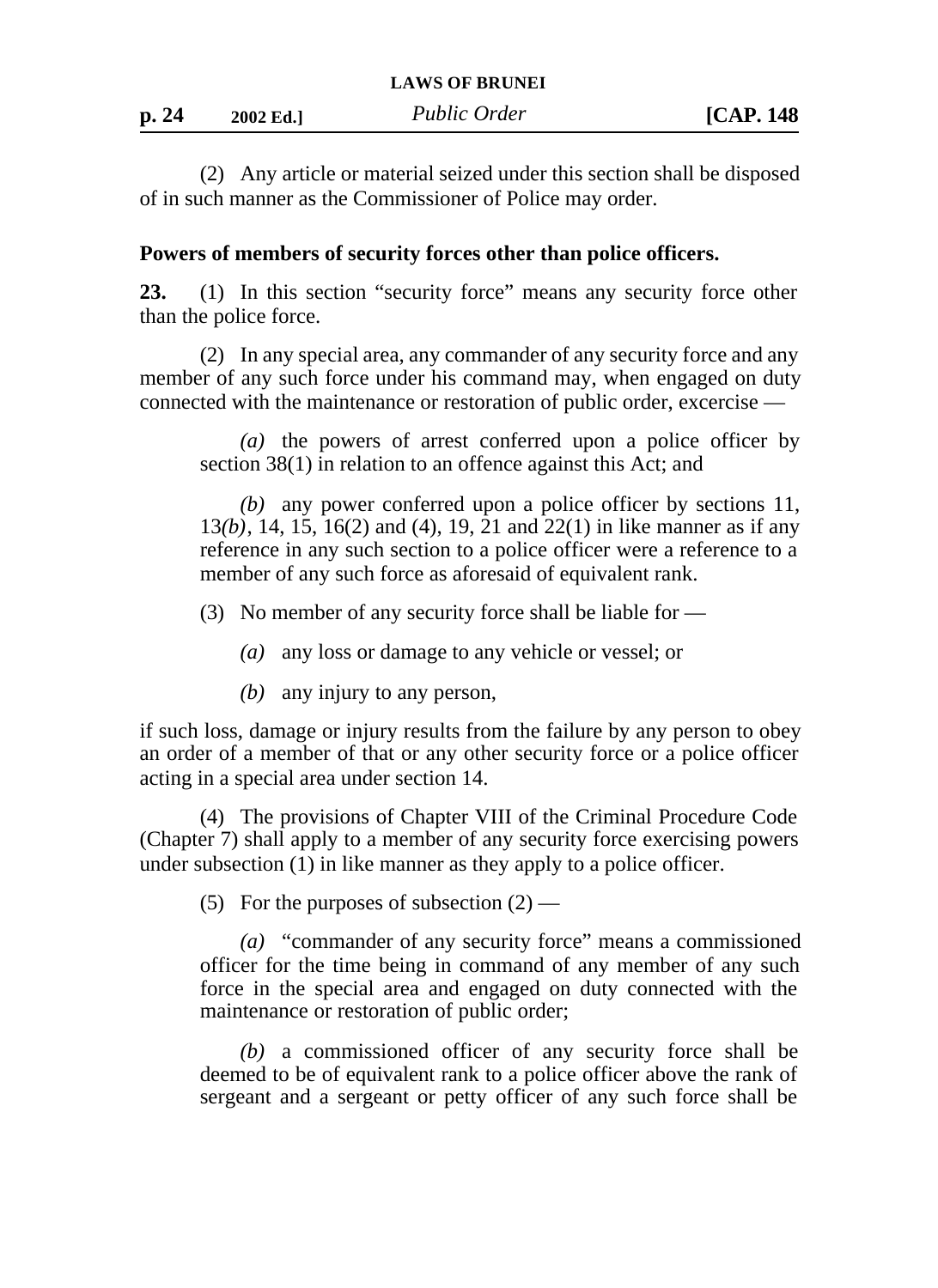*Public Order* **CAP. 148] [2002 Ed. p. 25**

deemed to be of equivalent rank to a police officer of the rank of sergeant.

### **PART IV**

### **OFFENCES**

### **Penalties for certain offences under Part III**

### **Penalty for certain offences.**

**24.** If any person contravenes or fails to comply with any order, direction or signal made or given or requirement imposed under section 13, 14, 15 or 16, he shall (without prejudice to any special provision contained in this Act) be guilty of an offence: Penalty, imprisonment for 2 years and a fine of \$3,000.

*[S 10/91]*

### **Unlawful oaths**

### **Unlawful oaths to commit capital offences.**

**25.** Any person who —

*(a)* administers, or is present at and consents to the administering of, any oath, or any engagement in the nature of an oath, purporting to bind the person who takes it to commit any offence punishable with death; or

*(b)* takes any such oath or engagement, not being compelled to do so,

shall be guilty of an offence: Penalty, imprisonment for 10 years.

### **Other unlawful oaths to commit offences.**

**26.** Any person who —

*(a)* administers, or is present at and consents to the administering of, any oath, or any engagement in the nature of an oath, purporting to bind the person who takes it —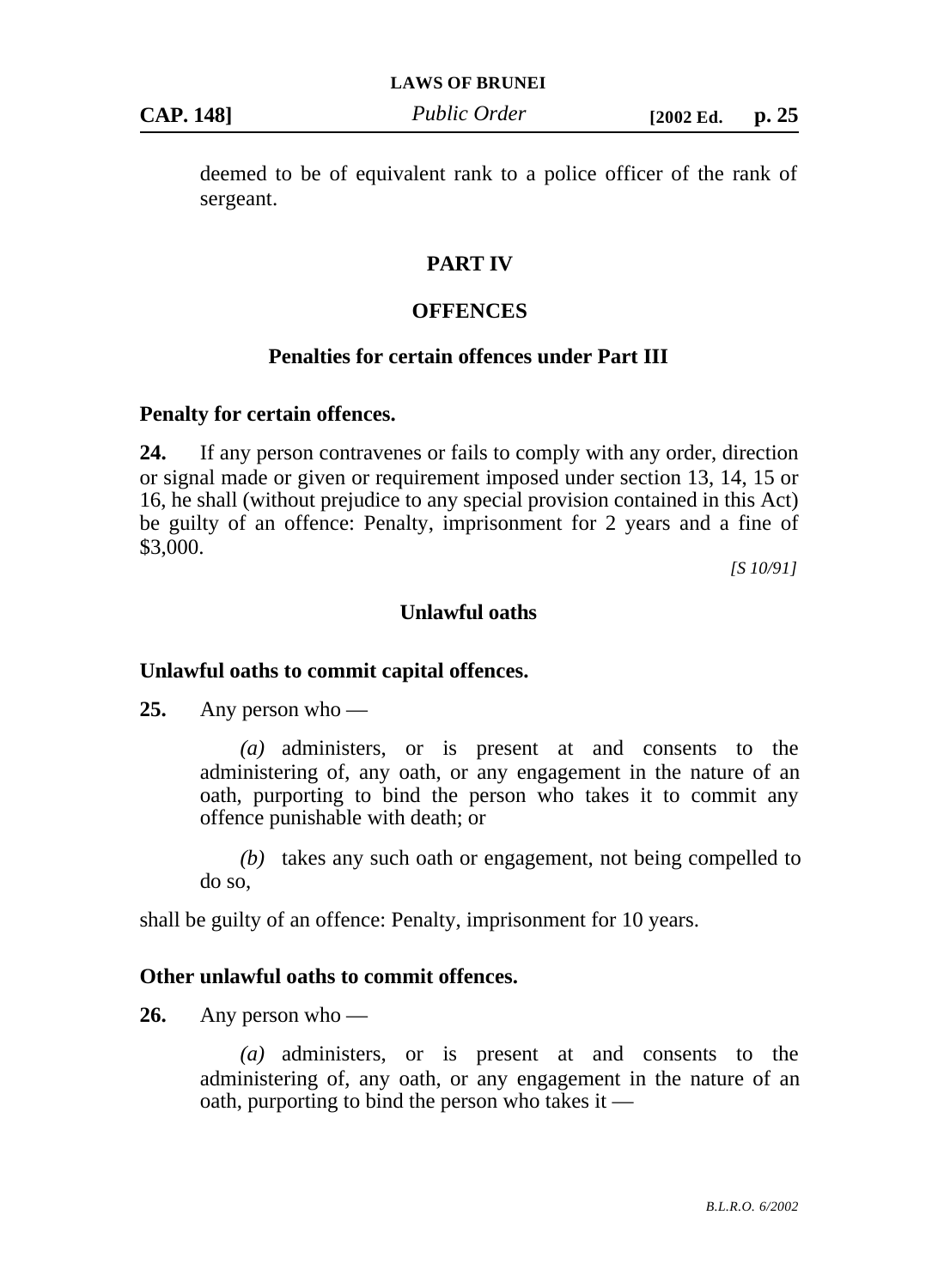- (i) to engage in any mutinous or seditious enterprise;
- (ii) to commit any offence not punishable with death;
- (iii) to disturb the public peace;
- (iv) to be a member of any association, society or confederacy formed for the purpose of doing any such act as aforesaid;
- (v) to obey the orders or commands of any committee or body of men not lawfully constituted, or of any leader or commander or other person not having lawful authority for the purpose;
- (vi) not to inform or give evidence against any associate or confederate, or any other person; or
- (vii) not to reveal or discover any unlawful association, society or confederacy, or any illegal act done or to be done, or any illegal oath or engagement that may have been administered or tendered to or taken by himself or any other person, or the import of any such oath or engagement; or

*(b)* takes any such oath or engagement, not being compelled to do so,

shall be guilty of an offence: Penalty, imprisonment for 8 years and a fine of not less than \$8,000.

*[S 10/91]*

### **Offences relating to firearms and ammunition**

#### **Carrying firearm while drunk or disorderly.**

**27.** Any person who is drunk or who behaves in a disorderly manner while carrying a firearm shall be guilty of an offence: Penalty, imprisonment for 5 years and a fine of \$5,000.

*[S 10/91]*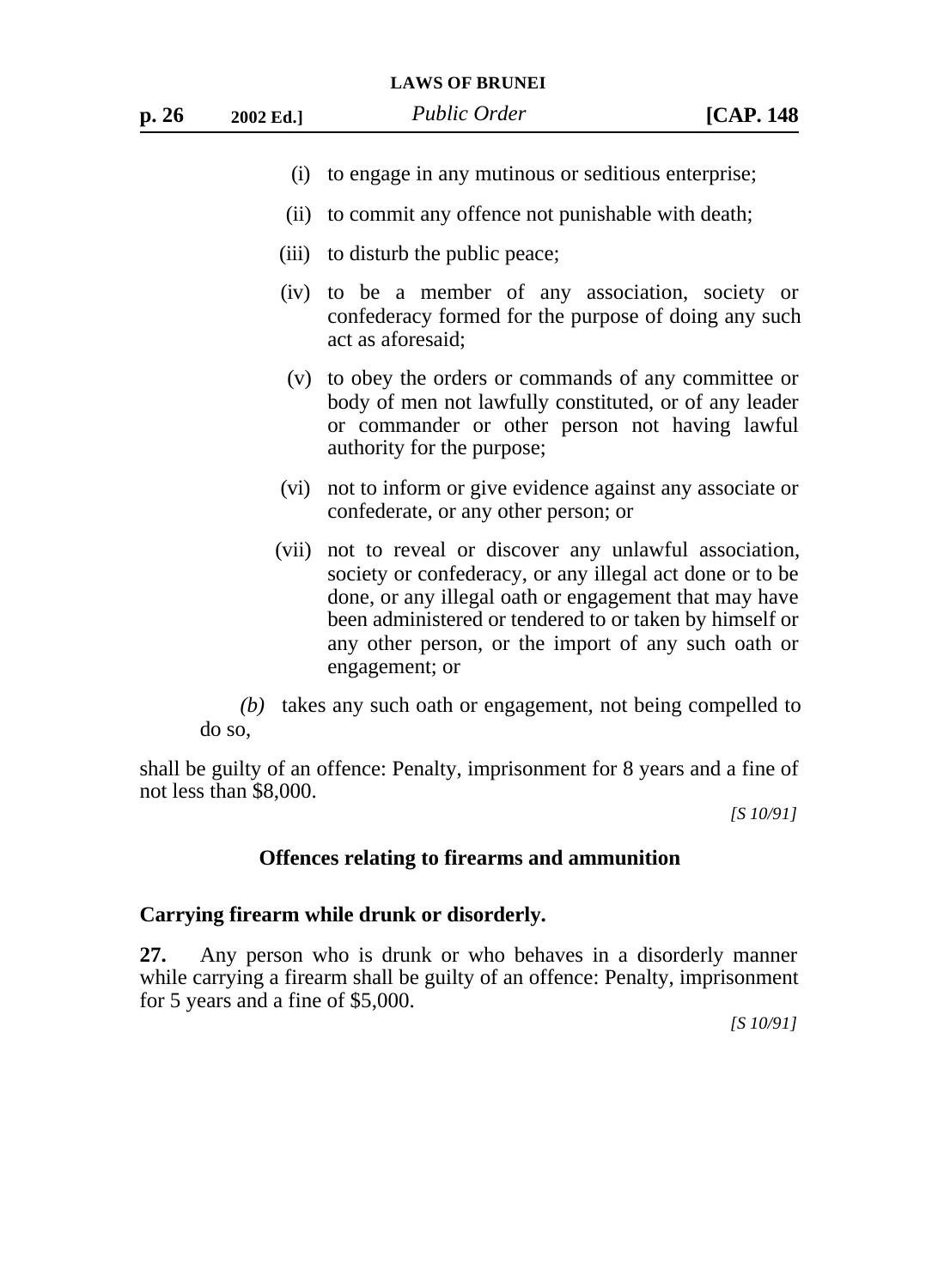#### **Unlawful possession of firearms and ammunition.**

**28.** (1) In any special area, any person who without lawful excuse, the onus of proving which shall be on such person, carries or has in his possession or under his control —

*(a)* any firearm, without lawful authority therefor; or

*(b)* any ammunition or explosive, without lawful authority therefor,

shall be guilty of an offence: Penalty, death.

(2) A person shall be deemed to have lawful authority for the purposes of this section only if he —

*(a)* is a member of any security force or a prison officer and is carrying or is in possession of or has under his control such firearm, ammunition or explosive in or in connection with the performance of his duty; or

*(b)* is a person fully licensed, or authorised without a licence, under the provisions of any written law for the time being in force to carry, possess or have under his control such firearm, ammunition or explosive; or

*(c)* is a person exempted from the provisions of this section, or is a member of a class of persons so exempted, by the Commissioner of Police by notification in the Government *Gazette:*

Provided that no person shall be deemed to have lawful authority for the purposes of this section or to be exempt from this section if he carries or has in his possession or under his control any such firearm, ammunition or explosive for the purpose of using the same in a manner prejudicial to public safety or the maintenance of public order.

(3) A person shall be deemed to have lawful excuse for the purposes of this section only if he proves —

*(a)* that he acquired such firearm, ammunition or explosive in a lawful manner and for a lawful purpose; and

*(b)* that he has not at any time while carrying or having in his possession or under his control such firearm, ammunition or explosive, acted in a manner prejudicial to public safety or the maintenance of public order.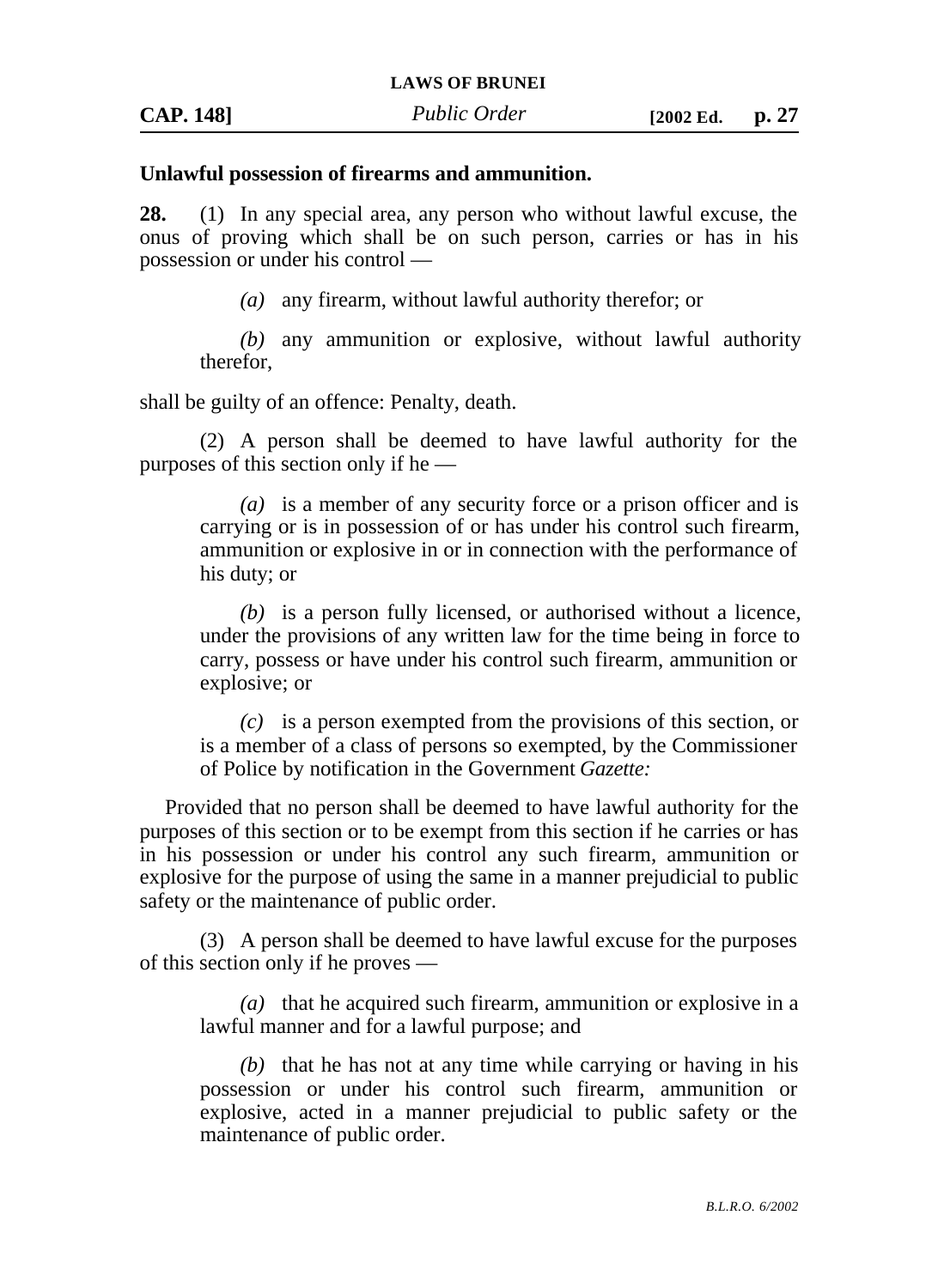(4) A person charged with an offence under this section shall not be granted bail.

### **Carrying offensive weapons and causing disturbance in public places**

### **Carrying offensive weapons in public places.**

**29.** (1) Any person who in any public place carries or has in his possession or under his control any offensive weapon otherwise than with lawful authority or solely for a lawful purpose shall be guilty of an offence: Penalty, imprisonment not less than one year and not more than 10 years and whipping with not less than 3 strokes.

*[S 10/91]*

(2) In any prosecution for an offence under subsection (1) the onus of proving that the accused carried such weapon or had it in his possession or under his control solely for a lawful purpose shall lie upon the accused.

(3) A person shall be presumed to have lawful authority for the purposes of this section if he carries or has in his possession or under his control any offensive weapon —

*(a)* in or in connection with the performance of his duty as a member of any security force or as a person in the service of Government or of any local authority in Brunei Darussalam; or

*(b)* as part of his official or ceremonial dress on any official or ceremonial occasion.

(4) For the purpose of subsection (1), it is immaterial whether or not the offensive weapon is visible or whether or not it is concealed in any way whatsoever.

*[S 14/93]*

### **Carrying etc. incendiary device.** *[S 12/98]*

**29A.** (1) Any person who in any place, whether or not a public place, carries or has in his possession or under his control any device known as a Molotov cocktail or any other type of incendiary device, whether or not similar thereto, used or capable of being used to start or keep any fire, otherwise than with lawful authority or solely for a lawful pupose shall be guilty of an offence: Penalty, —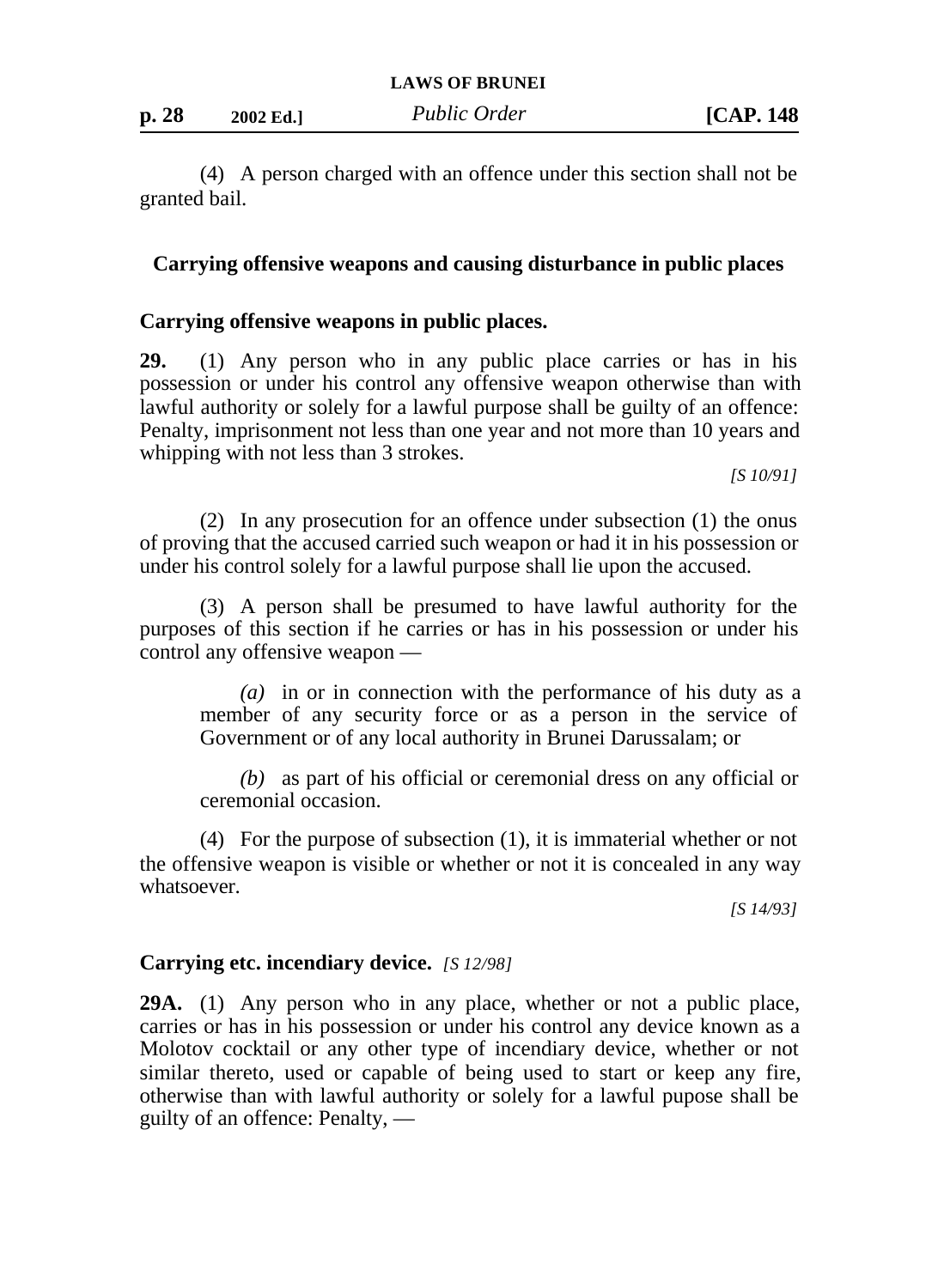*(a)* if the place is in the vicinity of a petroleum pipeline, gas pipeline, water supply pipeline, electrical supply installation or any property declared to be prescribed property to which paragraph *(b)* of subsection (1) of section 435 of the Penal Code (Chapter 22) applies, imprisonment for life; or

*(b)* in any other case, imprisonment for not less than one year and not more than 10 years and whipping with not less than 3 strokes.

(2) In any prosecution for an offence under subsection (1) the onus of proving that the accused carried such device or had in it his possession or under his control solely for a lawful purpose shall lie upon the accused.

(3) A person shall be presumed to have lawful authority for the purposes of this section if he carries or has in his possession or under his control any such device —

*(a)* in or in connection with the performance of his duty as a member of any security force or as a person in the service of Government or of any local authority in Brunei Darussalam; or

*(b)* as part of his official or ceremonial dress on any official or ceremonial occasion.

(4) For the purpose of subsection (1), it is immaterial whether or not the device is visible or whether or not it is concealed in any way whatsoever.

### **Disturbance in public places.**

**30.** Any person who —

*(a)* in any public place or at any meeting uses threatening, abusive or insulting words or behaviour with intent to provoke a breach of the peace or whereby a breach of peace is likely to be occasioned; or

*(b)* having been given by any police officer any direction for the purpose of preventing obstruction or keeping order in any public place, without lawful excuse, contravenes any direction so given to him,

shall be guilty of an offence: Penalty, imprisonment for one year and a fine of \$1,000.

*[S 10/91]*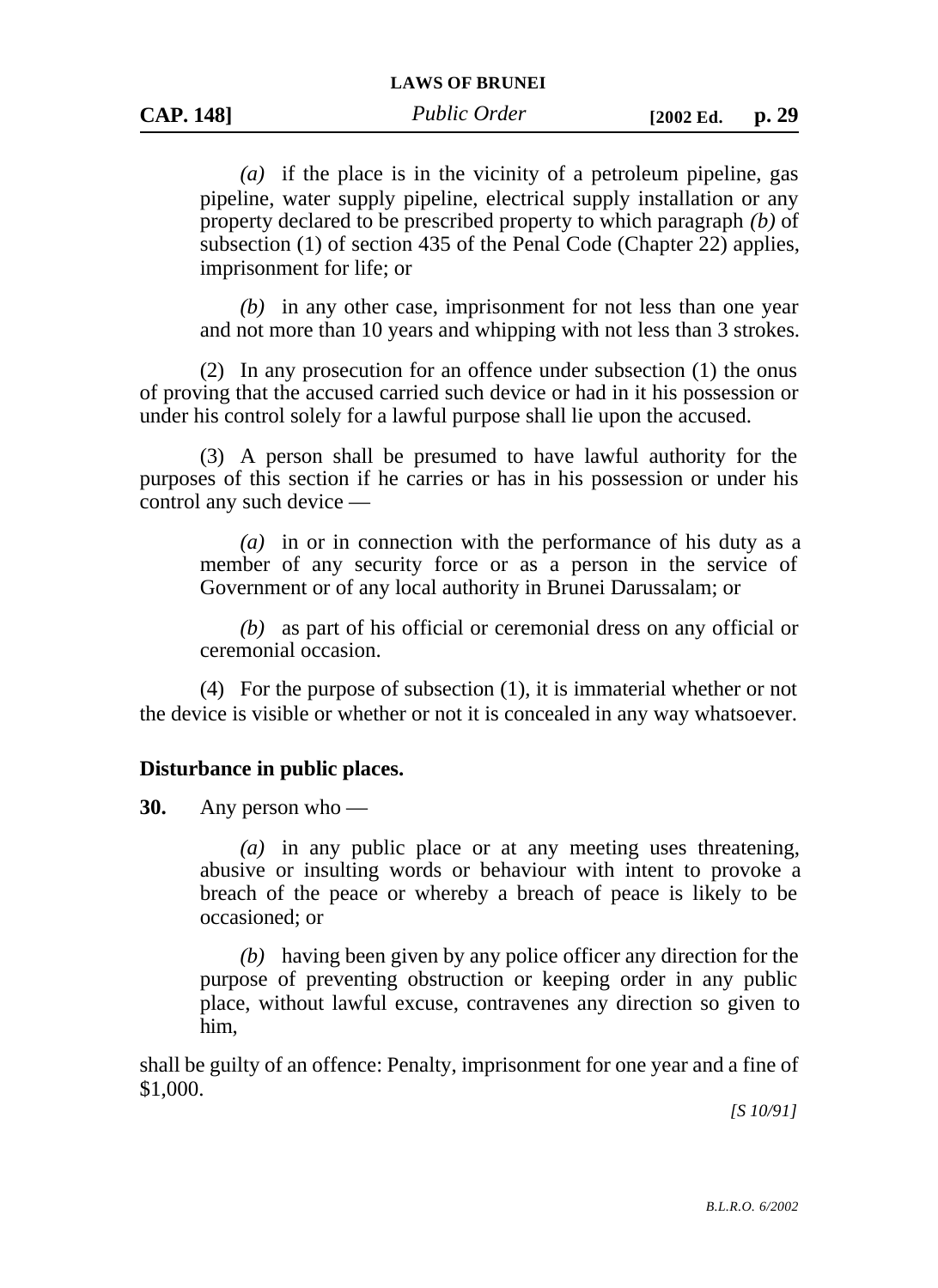### **Subversive acts, words and articles**

#### **Subversive acts or words.**

**31.** Any person who —

- *(a)* does any subversive act; or
- *(b)* utters any subversive words,

shall be guilty of an offence: Penalty, imprisonment for 8 years and a fine of not less than \$8,000.

*[S 10/91]*

#### **Importation, making etc. of subversive articles.**

**32.** Any person who imports, makes, prints, publishes, sells, offers for sale, issues, distributes, circulates or reproduces any subversive article shall be guilty of an offence: Penalty, imprisonment for 10 years and a fine of not less than \$10,000:

Provided that no person shall be convicted of an offence under this section if he proves to the satisfaction of the court that the article in respect of which he is charged was imported, made, printed, published, sold, offered for sale, issued, distributed, circulated or reproduced, as the case may be, without his authority, consent and knowledge, and without any want of due care or caution on his part, and that he did not know and had no reason to suspect the nature of the article.

#### **Possession of subversive articles.**

**33.** (1) Any person who without lawful excuse carries or has in his possession or under his control any subversive article shall be guilty of an offence: Penalty, imprisonment for 8 years and a fine of not less than \$8,000. *[S 10/91]*

(2) Any person or any office bearer of any association or any responsible member or agent of any organisation who receives any subversive article shall deliver the same without delay to a police officer; and any person, office bearer, member or agent who fails to do so, or who, unless authorised so to do by a police officer not below the rank of superintendent of police, communicate the contents of such article to any other person, or publishes or otherwise disseminates or causes to be published or otherwise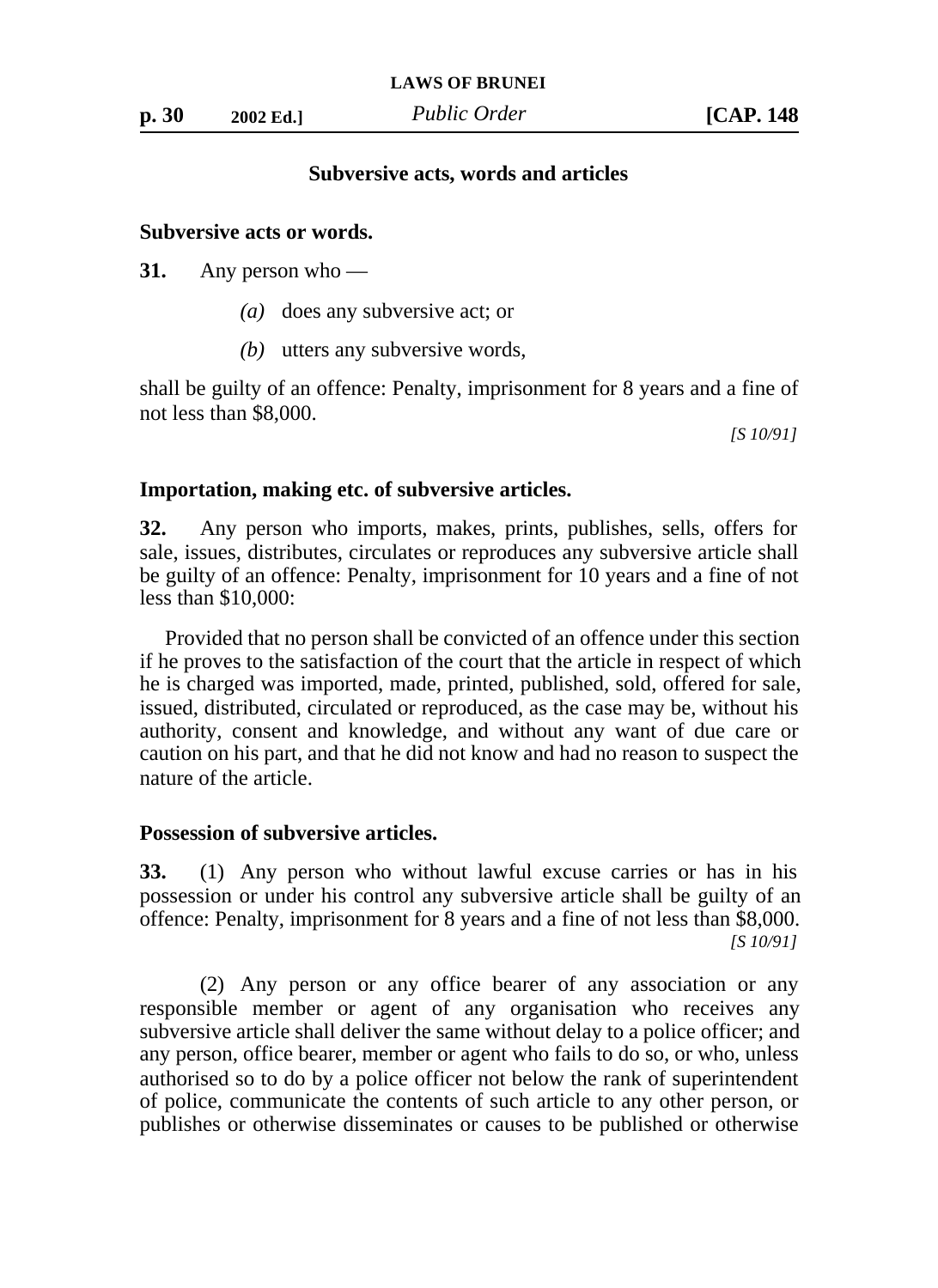disseminated the contents of any such article shall be guilty of an offence: Penalty, imprisonment for 8 years and a fine of not less than \$8,000.

*[S 10/91]*

(3) Where in any prosecution under this section it is proved that a person was carrying or had in his possession or under his control a subversive article he shall be deemed to have known the contents and the nature of the contents of such article:

Provided that no person shall be convicted of an offence under this section if he proves to the satisfaction of the court —

*(a)* that he was not aware of the contents and the nature of the contents of the subversive article which he was carrying or had in his possession or under his control; and

*(b)* that he was carrying or had the subversive article in his possession or under his control in such circumstances that at no time did he have reasonable cause to believe or suspect that such article was a subversive article.

### **False reports and public mischief**

### **Dissemination of false report.**

**34.** Any person who, whether orally or in writing or by any other means, spreads false reports or makes false statements likely to cause public alarm or despondency shall be guilty of an offence: Penalty, imprisonment for 3 years and a fine of \$3,000.

*[S 10/91]*

### **Public mischief.**

**35.** (1) Any person who, whether orally or in writing or by any other means, publishes, or gives to any person, any information which he knows to be false and which tends to give rise to apprehension for the safety of any person or property shall be guilty of the offence of public mischief: Penalty, imprisonment for 5 years and a fine of \$5,000.

*[S 10/91]*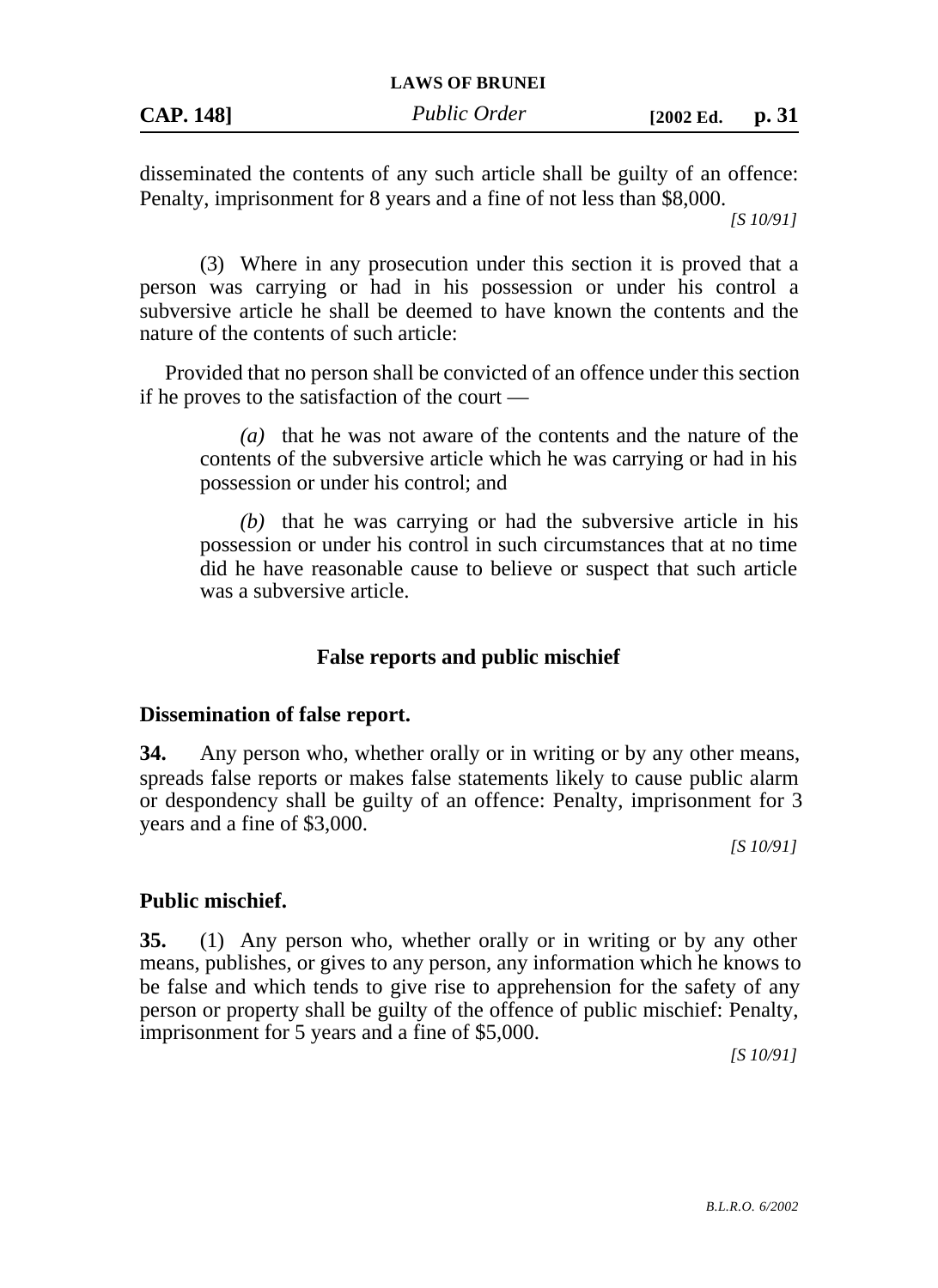| p. 32<br>2002 Ed.] | Public Order | [CAP. 148] |
|--------------------|--------------|------------|
|--------------------|--------------|------------|

(2) Where it is proved that the person charged with an offence under this section published or gave false information, it shall, until the contrary is proved, be presumed that he knew such information to be false.

#### **Abetment and failure to report offences**

#### **Abetment and failure to report offences.**

**36.** (1) Any person who abets the commission of any offence against this Act shall be guilty of an offence: Penalty, the same penalty as that provided for the offence abetted.

(2) Any person who knowing or having reasonable cause to believe that another person is guilty of any offence against this Act, fails to report the same to a police officer, shall be guilty of an offence: Penalty, imprisonment for 3 years and a fine of \$5,000.

*[S 10/91]*

#### **PART V**

#### **MISCELLANEOUS**

#### **Restriction on prosecution.**

**37.** A prosecution for any offence against this Act shall not be instituted except with the consent of the Public Prosecutor:

Provided that —

*(a)* subject to the law for the time being in force relating to criminal procedure, a person charged with such an offence may be arrested, or a warrant for his arrest may be issued and executed, and any such person may be remanded in custody or on bail, notwithstanding that the consent of the Public Prosecutor to the institution of a prosecution for the offence has not been obtained, but the case shall not be further prosecuted until that consent has been obtained; and

*(b)* when a person is brought before a court under this section before the Public Prosecutor has consented to the prosecution the charge shall be explained to him but he shall not be called upon to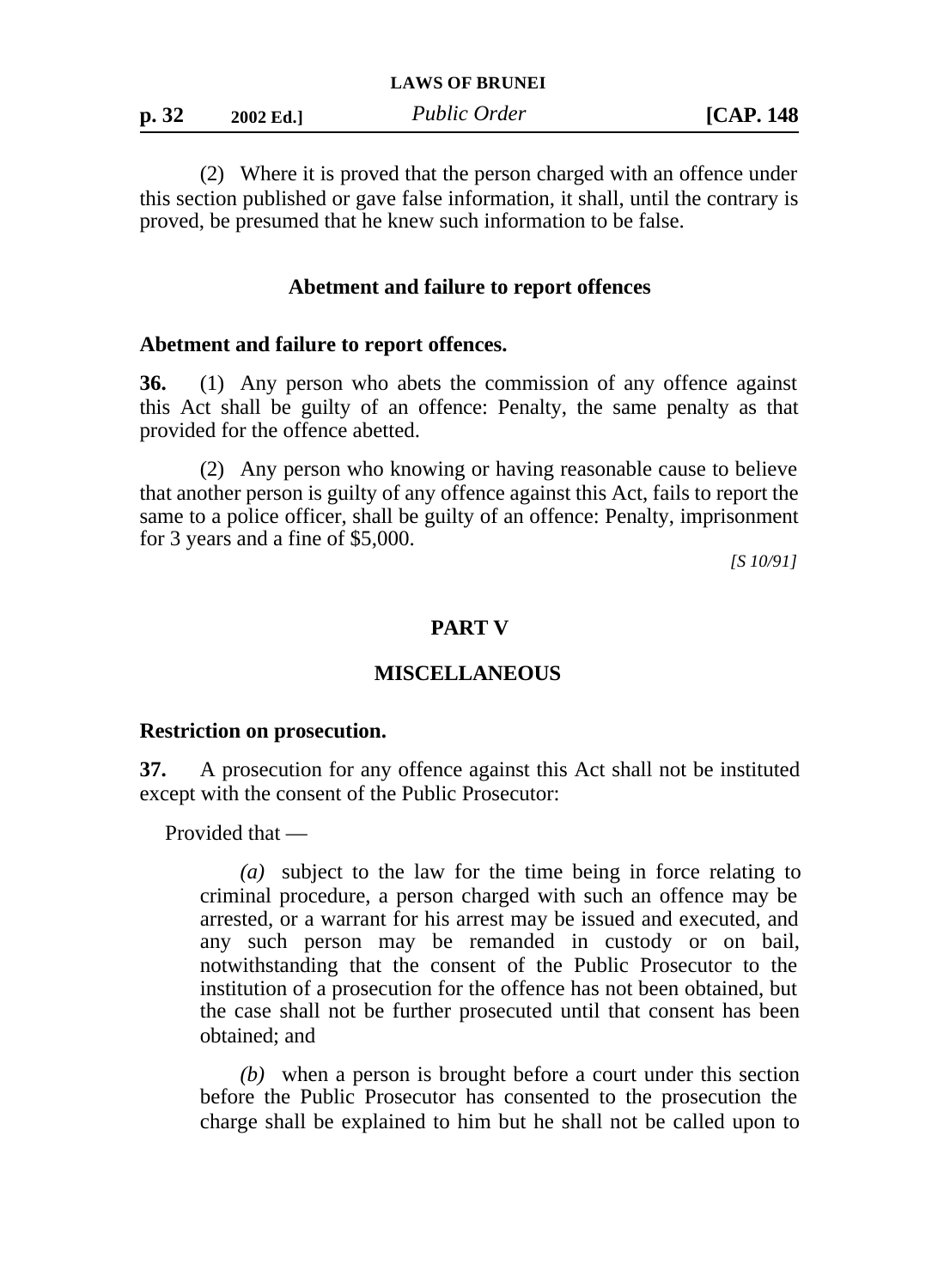plead, and the provisions of the law for the time being in force relating to criminal procedure shall be modified accordingly.

### **Seizability and bailability of offences.**

**38.** (1) A police officer may without warrant arrest any person found or reasonably suspected of committing or attempting to commit or of procuring or abetting any person to commit an offence against this Act; and for the purposes of the Criminal Procedure Code (Chapter 7) every offence against this Act shall be seizable.

(2) Bail shall be discretionary in respect of every offence against this Act other than an offence under section 28.

### **Jurisdiction of Court of a Magistrate.**

**39.** Without prejudice to the jurisdiction of the High Court, a Court of a Magistrate shall have jurisdiction to try any offence against this Act, other than an offence against section 28, and to impose any penalty prescribed therefor not exceeding 7 years imprisonment and a fine of \$30,000.

*[S 10/91]*

### **Publicity for certain orders and directions.**

**40.** (1) When any order is made or direction is given under section 10 or any provision of Part III (other than section 17), the person making such order or giving such direction shall cause notice of the effect of such order or direction to be given as soon as may be, in such manner as he thinks necessary for bringing it to the notice of all persons, who, in his opinion, ought to have notice of it; and such order or direction shall have effect as soon as such notice has been given, without publication in the *Gazette.*

(2) Without prejudice to section 15 of the Interpretation and General Clauses Act (Chapter 4), any order made or direction given under any provision to which subsection (1) applies may at any time during its continuance be varied or cancelled by any person empowered to make such order or give such direction but without prejudice to the previous validity of the order or direction or to anything done thereunder or to the power of such person to make a fresh order or give a fresh direction under such provision as aforesaid.